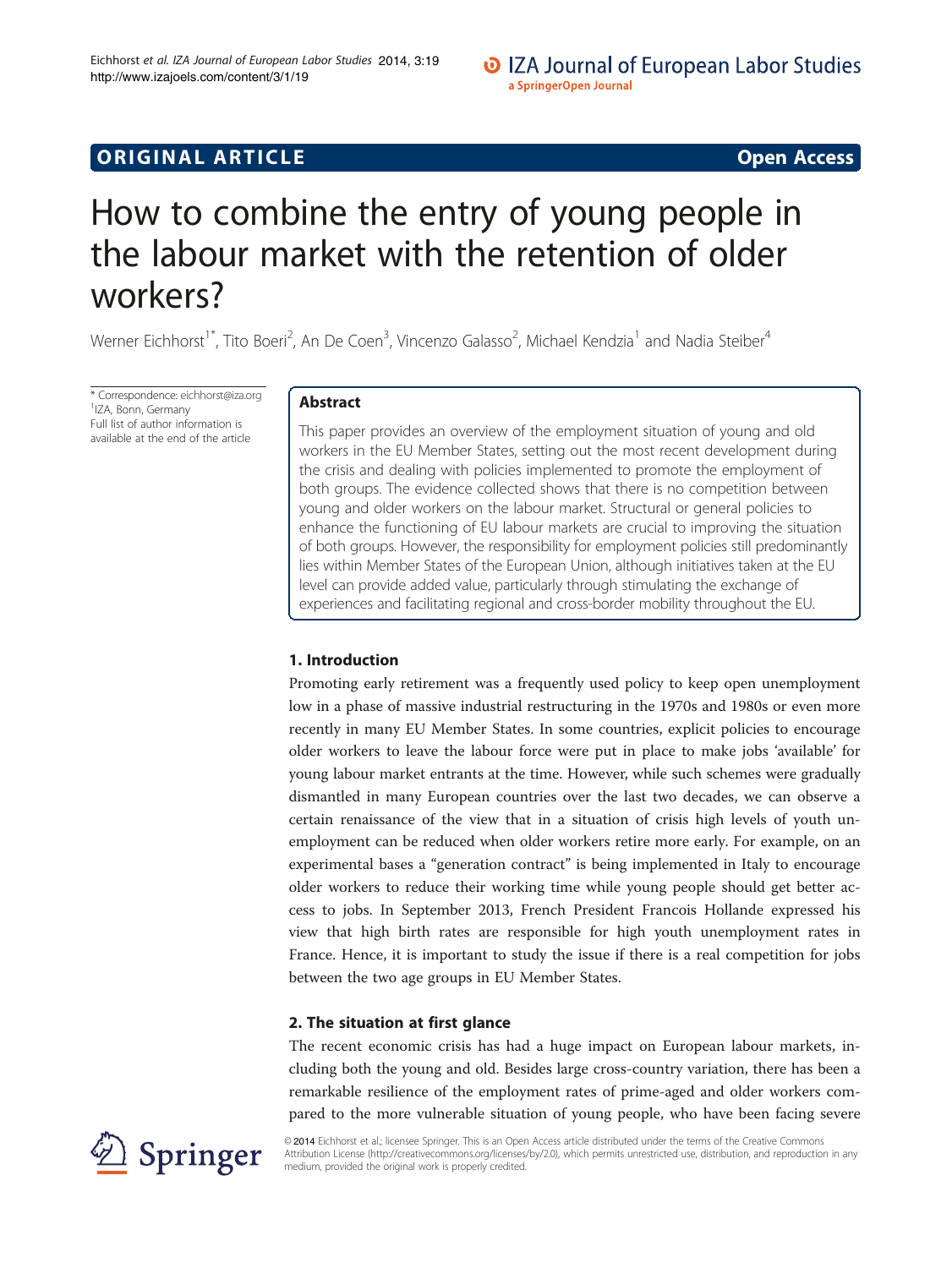difficulties in finding jobs in many EU Member States. According to Eurostat data, the youth unemployment rate rose sharply in the EU-27, reaching an average of 23.0% in the second quarter of 2013 (as compared to around 15.6% in 2008 and 22.8% in 2012 [annual unemployment rates], see Table [1\)](#page-2-0). Despite signs of economic recovery in some countries, the short-term prospects for youth unemployment remain bleak. Job creation is likely to lag behind economic recovery, with the result that the youth unemployment rate is likely to remain high over the coming years and the risk of experiencing longterm unemployment further increases. Already today, around a third of the young unemployed in the EU-27 have been jobless for more than a year. Youth have been harder hit by the economic crisis than older workers. Since 2008, the unemployment rate of youth (age 15–24) increased by 28.6 percentage points in Spain, by 33.2 percentage points in Greece and by 13.3 percentage points in Lithuania (also mentionable: Ireland (17.7), Cyprus (18.8) Portugal (21.3), Italy (14.0), Latvia (15.4), Bulgaria (15.4), Slovakia (15.0)), while that of older workers (age 55–64) increased by less than 10.6 percentage points in Spain and Greece (all other countries with a single-digit increase, except Germany and Malta with a single-digit decrease). It is important to note, however, that youth unemployment sky-rocketed in those countries where unemployment for older workers also increased more strongly than in other countries.

Yet again, it warrants mention that the countries where youth unemployment is particularly high (or where youth have been particularly hard hit by the economic crisis) are not those where older workers tend to work until comparatively high ages (or where older workers were least hit by the economic crisis). At country level, high activity rates for those aged 55–64 are not associated with high rates of youth unemployment (see Figures [1](#page-4-0) and [2](#page-4-0)). In fact, in some countries such as Greece, low activity rates for older persons are combined with high youth unemployment, while in other countries such as Germany relatively high activity rates for older persons are combined with low youth unemployment. Moreover, positive changes in the activity rates of older persons between 2008 and 2012 are not associated with rising rates of youth unemployment. To the contrary, a weak negative relation is observed, suggesting that in countries successfully having increased the activity rates among those aged 55–64 despite recessionary pressures, youth unemployment has tended to increase less than in other countries (or has even fallen).

#### 3. Is there a competition between young and old workers?

The theoretical foundation of the "lump of labour fallacy" rests on an almost perfect substitutability between young and elderly workers. According to this perspective, an old worker leaving the labour market makes room for a young worker who can perfectly substitute them in their previous task. However, several studies have questioned this notion of perfect substitutability between young and elderly workers on several grounds. Aubert et al. ([2006\)](#page-20-0) examined the effect of the introduction of new (IT) technologies and innovative workplace practices on the age structure of the workforce in French firms. These adjustments to new technologies and workplace practices may suggest the reasons and degree to which young and elderly workers are not perfect substitutes. Theoretically, unlike young workers, older workers – by being more skilled and experienced – may benefit potentially from technological and organisational innovations, which tend to be skill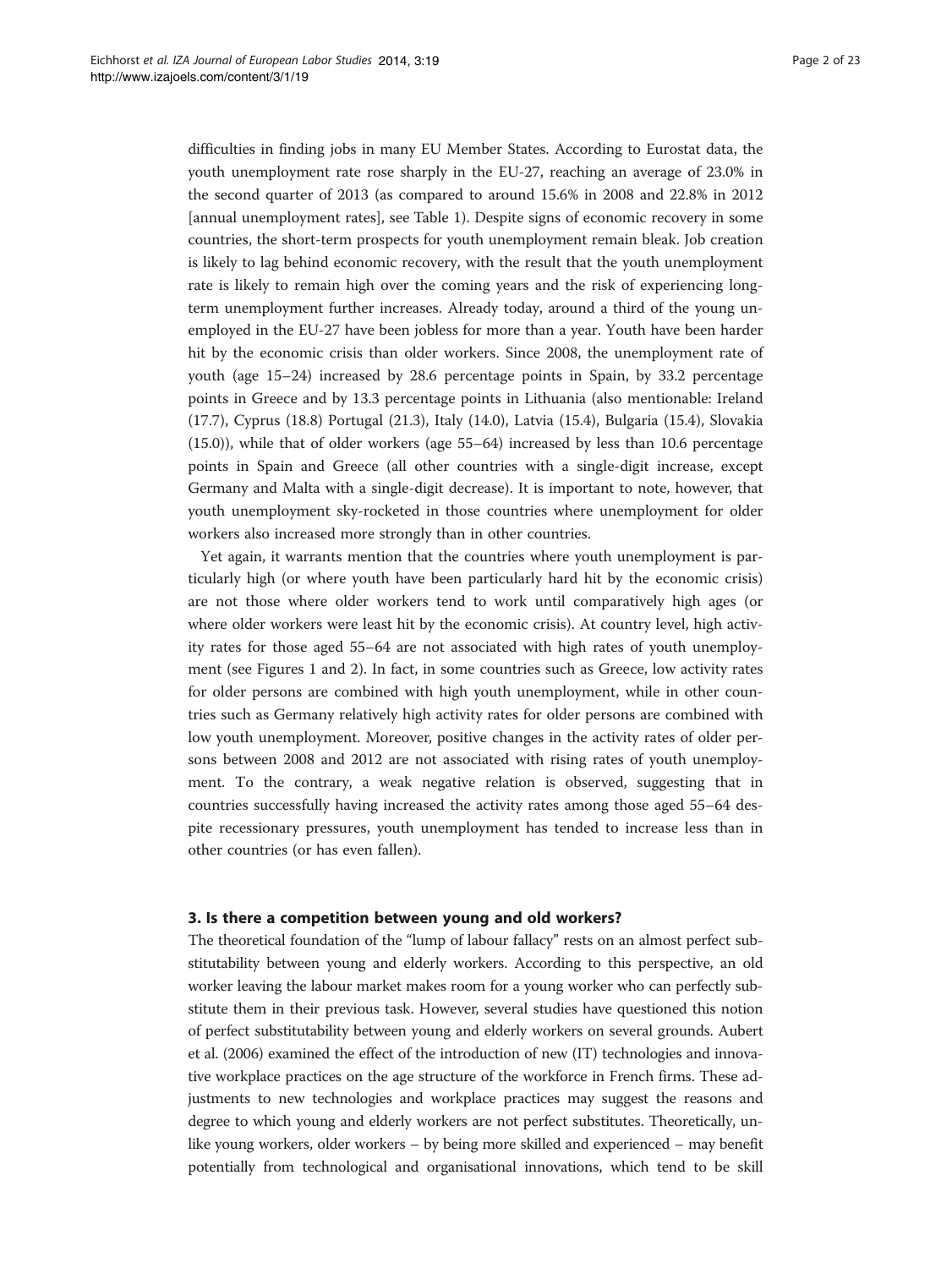| <b>GEO/TIME</b>        | Youth unemployment rates (%) |      |                   | Youth employment rates (%) |      |                   | Elderly unemployment rates (%) |      |                   | Elderly employment rates (%) |      |                   |
|------------------------|------------------------------|------|-------------------|----------------------------|------|-------------------|--------------------------------|------|-------------------|------------------------------|------|-------------------|
|                        | 2008                         | 2012 | <b>Difference</b> | 2008                       | 2012 | <b>Difference</b> | 2008                           | 2012 | <b>Difference</b> | 2008                         | 2012 | <b>Difference</b> |
| European Union (EU-27) | 15.6                         | 22.8 | 7.2               | 37.4                       | 32.9 | $-4.5$            | 5.1                            | 7.3  | 2.2               | 45.6                         | 48.9 | 3.3               |
| Belgium                | 18.0                         | 19.8 | 1.8               | 27.4                       | 25.3 | $-2.1$            | 4.4                            | 4.5  | 0.1               | 34.5                         | 39.5 | 5.0               |
| Bulgaria               | 12.7                         | 28.1 | 15.4              | 26.3                       | 21.9 | $-4.4$            | 5.5                            | 10.4 | 4.9               | 46.0                         | 45.7 | $-0.3$            |
| Czech Republic         | 9.9                          | 19.5 | 9.6               | 28.1                       | 25.2 | $-2.9$            | 3.9                            | 5.8  | 1.9               | 47.6                         | 49.3 | 1.7               |
| Denmark                | 8.0                          | 14.1 | 6.1               | 66.4                       | 55.0 | $-11.4$           | 2.6                            | 5.5  | 2.9               | 58.4                         | 60.8 | 2.4               |
| Germany                | 10.6                         | 8.1  | $-2.5$            | 46.6                       | 46.6 | 0.0               | 8.5                            | 5.9  | $-2.6$            | 53.7                         | 61.5 | 7.8               |
| Estonia                | 12.0                         | 20.9 | 8.9               | 36.4                       | 33.0 | $-3.4$            | 4.1                            | 7.0  | 2.9               | 62.4                         | 60.6 | $-1.8$            |
| Ireland                | 12.7                         | 30.4 | 17.7              | 45.9                       | 28.2 | $-17.7$           | 3.3                            | 10.5 | 7.2               | 53.7                         | 49.3 | $-4.4$            |
| Greece                 | 22.1                         | 55.3 | 33.2              | 23.5                       | 13.1 | $-10.4$           | 3.2                            | 13.6 | 10.4              | 42.8                         | 36.4 | $-6.4$            |
| Spain                  | 24.6                         | 53.2 | 28.6              | 36.0                       | 18.2 | $-17.8$           | 7.3                            | 17.9 | 10.6              | 45.6                         | 43.9 | $-1.7$            |
| France                 | 18.6                         | 23.8 | 5.2               | 31.3                       | 28.8 | $-2.5$            | 4.6                            | 7.1  | 2.5               | 38.2                         | 44.5 | 6.3               |
| Italy                  | 21.3                         | 35.3 | 14.0              | 24.4                       | 18.6 | $-5.8$            | 3.1                            | 5.3  | 2.2               | 34.4                         | 40.4 | 6.0               |
| Cyprus                 | 9.0                          | 27.8 | 18.8              | 38.0                       | 28.1 | $-9.9$            | 3.2                            | 9.7  | 6.5               | 54.8                         | 50.7 | $-4.1$            |
| Latvia                 | 13.1                         | 28.5 | 15.4              | 37.2                       | 28.7 | $-8.5$            | 6.2                            | 14.7 | 8.5               | 59.4                         | 52.8 | $-6.6$            |
| Lithuania              | 13.4                         | 26.7 | 13.3              | 26.7                       | 21.5 | $-5.2$            | 4.4                            | 11.9 | 7.5               | 53.1                         | 51.7 | $-1.4$            |
| Luxembourg             | 17.9                         | 18.8 | 0.9               | 23.8                       | 21.7 | $-2.1$            | ÷                              | 2.1  | ÷                 | 34.1                         | 41.0 | 6.9               |
| Hungary                | 19.9                         | 28.1 | 8.2               | 20.0                       | 18.6 | $-1.4$            | 5.0                            | 7.9  | 2.9               | 31.4                         | 36.9 | 5.5               |
| Malta                  | 12.2                         | 14.2 | 2.0               | 45.8                       | 43.8 | $-2.0$            | 4.0                            | 3.7  | $-0.3$            | 29.3                         | 33.6 | 4.3               |
| Netherlands            | 5.3                          | 9.5  | 4.2               | 69.3                       | 63.3 | $-6.0$            | 3.2                            | 4.7  | 1.5               | 53.0                         | 58.6 | 5.6               |
| Austria                | 8.0                          | 8.7  | 0.7               | 55.9                       | 54.6 | $-1.3$            | 2.1                            | 3.0  | 0.9               | 41.0                         | 43.1 | 2.1               |
| Poland                 | 17.3                         | 26.5 | 9.2               | 27.3                       | 24.7 | $-2.6$            | 5.3                            | 7.4  | 2.1               | 31.6                         | 38.7 | 7.1               |
| Portugal               | 16.4                         | 37.7 | 21.3              | 34.7                       | 23.6 | $-11.1$           | 6.6                            | 12.8 | 6.2               | 50.8                         | 46.5 | $-4.3$            |
| Romania                | 18.6                         | 22.7 | 4.1               | 24.8                       | 23.9 | $-0.9$            | 2.5                            | 3.4  | 0.9               | 43.1                         | 41.4 | $-1.7$            |

<span id="page-2-0"></span>Table 1 Youth (un)employment rate vs. rate of elderly (un)employed workers in 2008 and 2012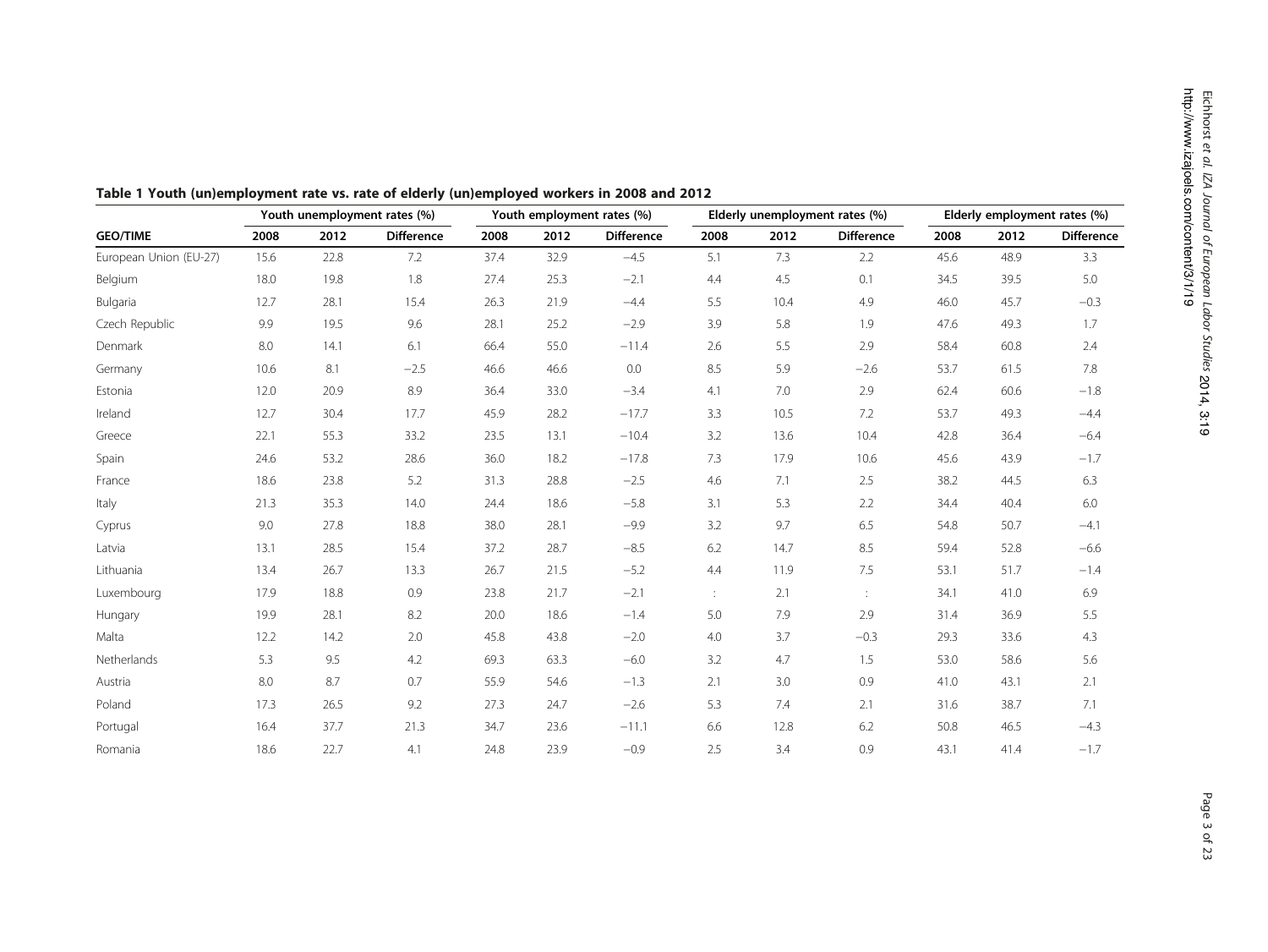|--|

| Slovenia       | 10.4 | 20.6 | 10.2        | 38.4 | 27.3 | $-1$<br>1 L L | 4.0   | 6.2  | $\sim$                   | 32.8 | 32.9 | 0.1     |
|----------------|------|------|-------------|------|------|---------------|-------|------|--------------------------|------|------|---------|
| Slovakia       | 19.0 | 34.0 | 15.0        | 26.2 | 20.1 | $-6.1$        | 6.4   | 11.2 | 4.8                      | 39.2 | 43.1 | 3.9     |
| Finland        | 16.5 | 19.0 | つち<br>ر . ے | 44.7 | 41.8 | $-2.9$        | 5.4   | 6.6  | I.Z                      | 56.5 | 58.2 | $\cdot$ |
| Sweden         | 20.2 | 23.6 | 3.4         | 42.2 | 40.2 | $-2.0$        | 3.8   | 5.2  | $\mathsf{I} \mathcal{A}$ | 70.1 | 73.0 | 2.9     |
| United Kingdom | 15.0 | 21.0 | 6.0         | 52.4 | 46.9 | $-5.5$        | ا د پ | 4.9  | 1.8                      | 58.0 | 58.1 | 0.1     |

Source: Eurostat, lfsa\_urgan & lfsa\_ergan - Last updated November 18, 2013.

Notation: Not available.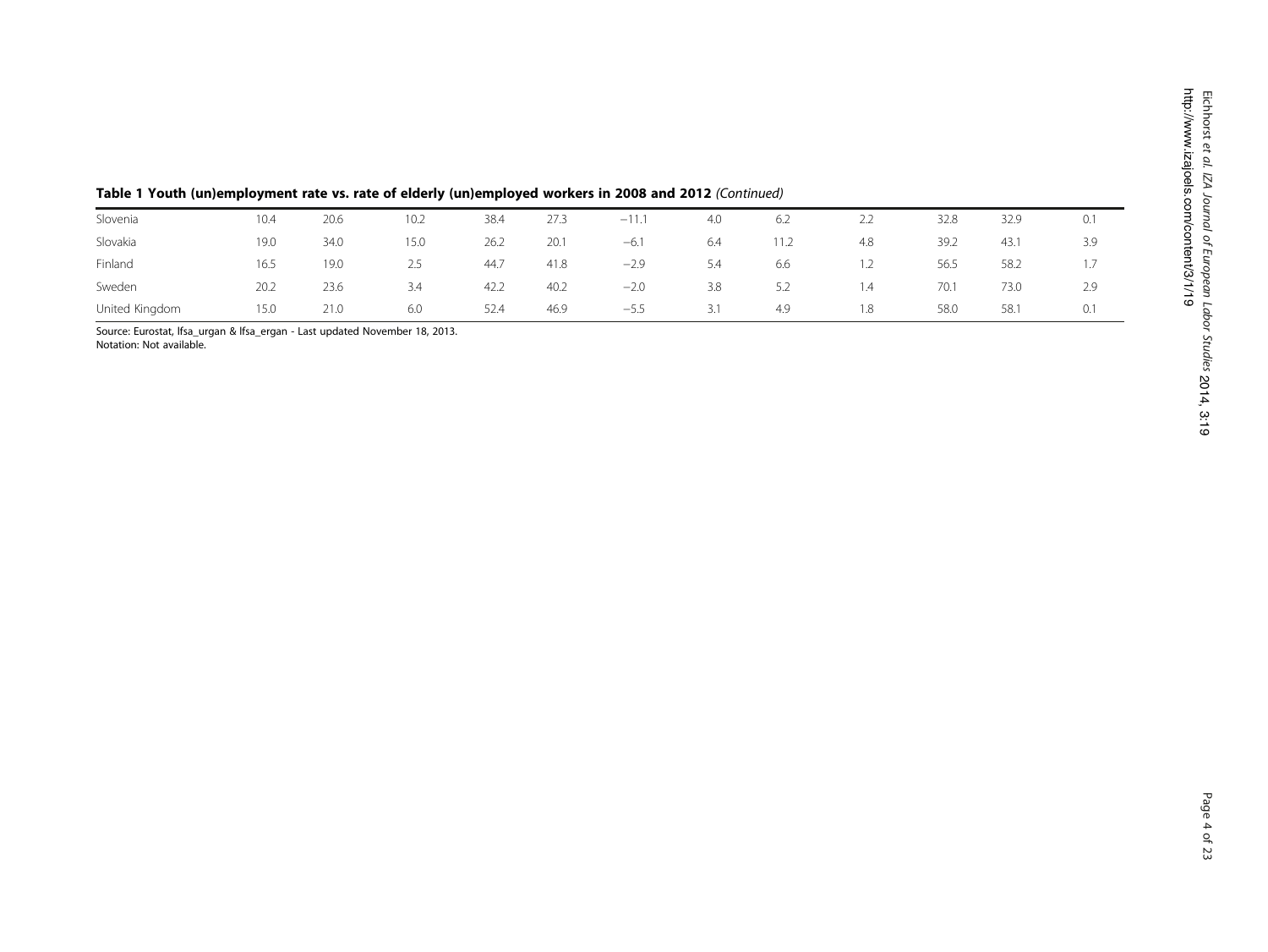biased. On the other hand, innovation may hurt older workers by accelerating their skills obsolescence, with part of their competences becoming outdated (see Rosen [1975,](#page-21-0) and de Grip and van Loo [2002](#page-20-0)), and by requiring more adaptability and flexibility. Aubert et al. ([2006\)](#page-20-0) use firm-level data to find evidence of a lower wage-bill share for older workers in innovative firms, while the opposite holds for younger workers. This finding suggests a low degree of substitutability among workers of different ages, with new technologies increasing hiring opportunities significantly more for younger than for older workers. Moreover, this pattern also holds within occupational groups, thus suggesting lack of (or low) substitutability even among individuals of similar skills or educational levels. However, there is also some limited evidence on the substitutability at the firm-level. Studying the prolonged retirement age for women in Portugal in 1994 Portugal et al. [2009](#page-21-0) did a quasiexperiment by comparing firms with and without women. They pointed out that an increase in retirement age decreases the hiring rate among the youths, particularly for women.

BE

LU

SI

EE

 $DE \rightarrow DK_{CZ}$ 

NL AT

MT

Figure 1 Unemployment rates of the two age groups, 2012. Source: Eurostat.

FI

BG

FR

RO

UK<sup>SE</sup>

EU-27

PL

IE

CY

HU

0.0 10.0 20.0 30.0 40.0 50.0 60.0

**Unemployment young 15-24**

LT

LV

IT

 $\triangle$ 

SK

**DT** 

 $\triangle$ FL

 $\triangle$  ES



<span id="page-4-0"></span>

 $0.0 + 0.0$ 

2.0 4.0 6.0 8.0 10.0 12.0 14.0 16.0 18.0 20.0

**Unemployment old 55-64**

Unemployment

old 55-64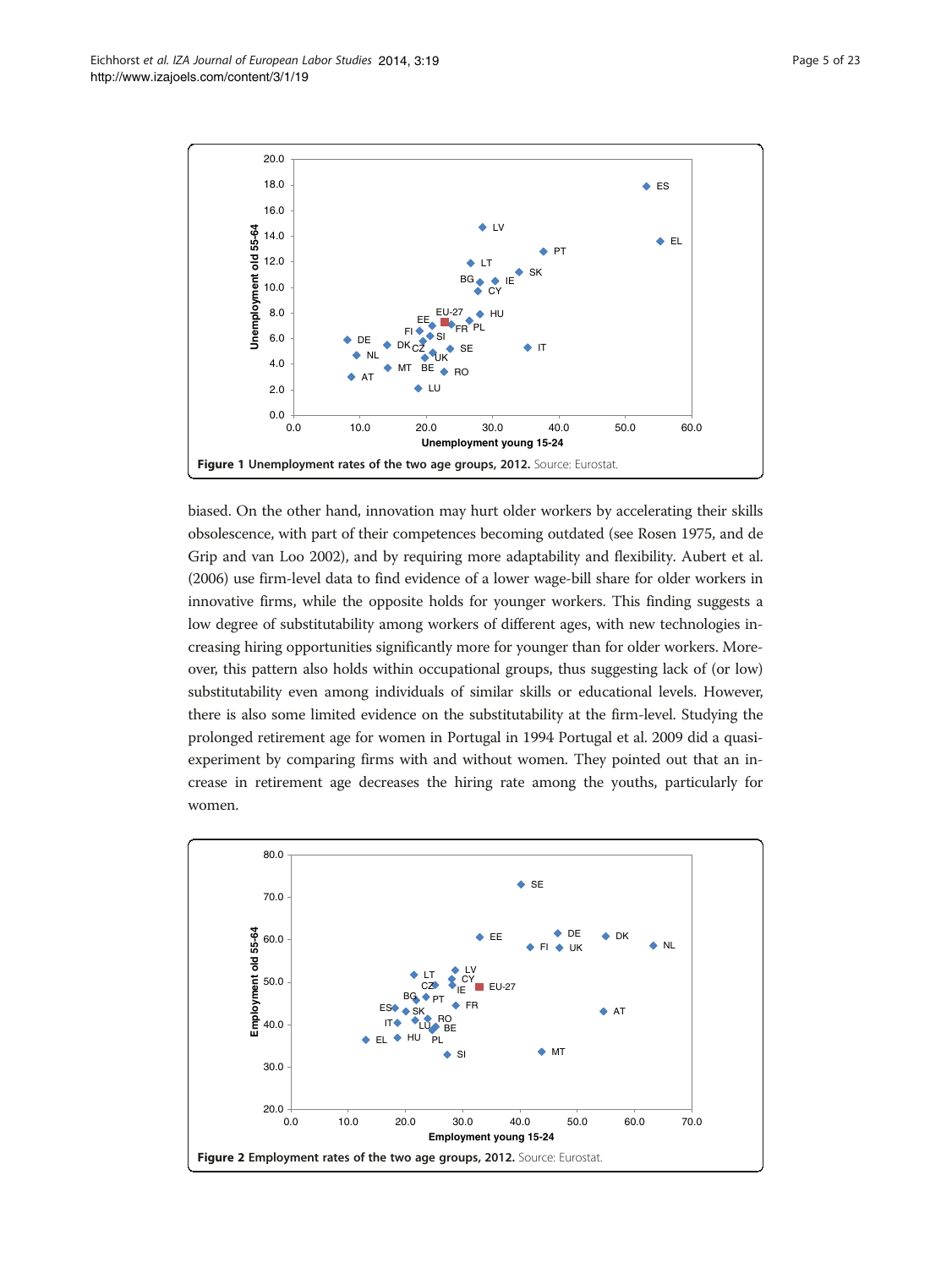Ageing may have different effects on the workers' productivity. Older workers may be more reliable and have better skills than average workers. However, older workers may have higher health care costs for firms and may be less flexible in accepting new tasks and even less appropriate for training (Barth et al. [1993\)](#page-20-0). Establishing how age affects labour productivity is difficult, both because productivity is individual and sector specific, and because of the interaction between age, cohort, and selection effects. Nevertheless, age by itself is generally found to be a weak predictor of individual performance. While there exist wide differences between jobs and workers, older workers are typically regarded as more consistent, cautious, and slow but conscientious. Older workers have also fewer accidents and are less likely to quit, thus decreasing the hiring costs.

However, the productivity profile by age may also depend on the labour market institutions. For instance, several labour market institutions have been adjusted in the past to easy early departure from the labour force. Individual productivity is known to deteriorate if investments are not made to keep human capital updated. Hence, decreasing productivity for older workers may represent a self-fulfilling prophecy. In other words, a worker, who anticipates to retire early, will be less keen on investing in training to keep up his or her productivity level. Analogously, an employer, who expects a worker to retire early, will not have an incentive to invest in maintaining his or her productivity. If the current generations of older workers anticipated that they would have had the opportunity to retire early, they might have optimally decided to reduce their investment in human capital. In this case, the concave relationship between age and productivity would be due to the existence of mandatory retirement and not viceversa.

A conventional wisdom seems to hold among most employers – and perhaps even among many employees – that the average labour productivity drops at some point between 40 and 50 years old (see Johnson, [1993](#page-21-0)), although not many attempts have been made to test it empirically. And yet, there is typically more dispersion in labour performance within age groups rather than across age groups. An extended review of the existing research on age and productivity, mostly based on cross-sectional analysis and only few on longitudinal studies, by Warr ([1998](#page-22-0)) shows no evidence that older workers perform worse than younger workers at their jobs. The research analysed included studies on job behaviours in combination with financial indicators to assess the outcome of using older workers, as well as lab experiments on the behaviour of workers of different ages.

Additional indications on the association between productivity and age emerge from observational data on employers or employees. Using US data on workers' individual characteristics, ability, jobs, and on-the-job performance, Avolio et al. [\(1990](#page-20-0)) for instance show that age is a worse predictor of work performance than length of job experience, particularly in highly complex jobs. Two studies that exploit matched employees-employer dataset to analyse the relationship between wages, productivity, and worker characteristics reach opposite results. Using U.S. data, Hellerstein et al. [\(1999\)](#page-21-0) show that, over the life cycle, productivity and earnings rise at the same rate for prime-age and older workers. This result is in line with a theoretical framework, such as the general human capital model, which predicts wages to rise with productivity. Crepon et al. (2003) use instead French data to suggest that older workers are relatively overpaid. Moreover, while the wage profile by age is concave, the productivity profile by age stops rising and even decreases after some experience level.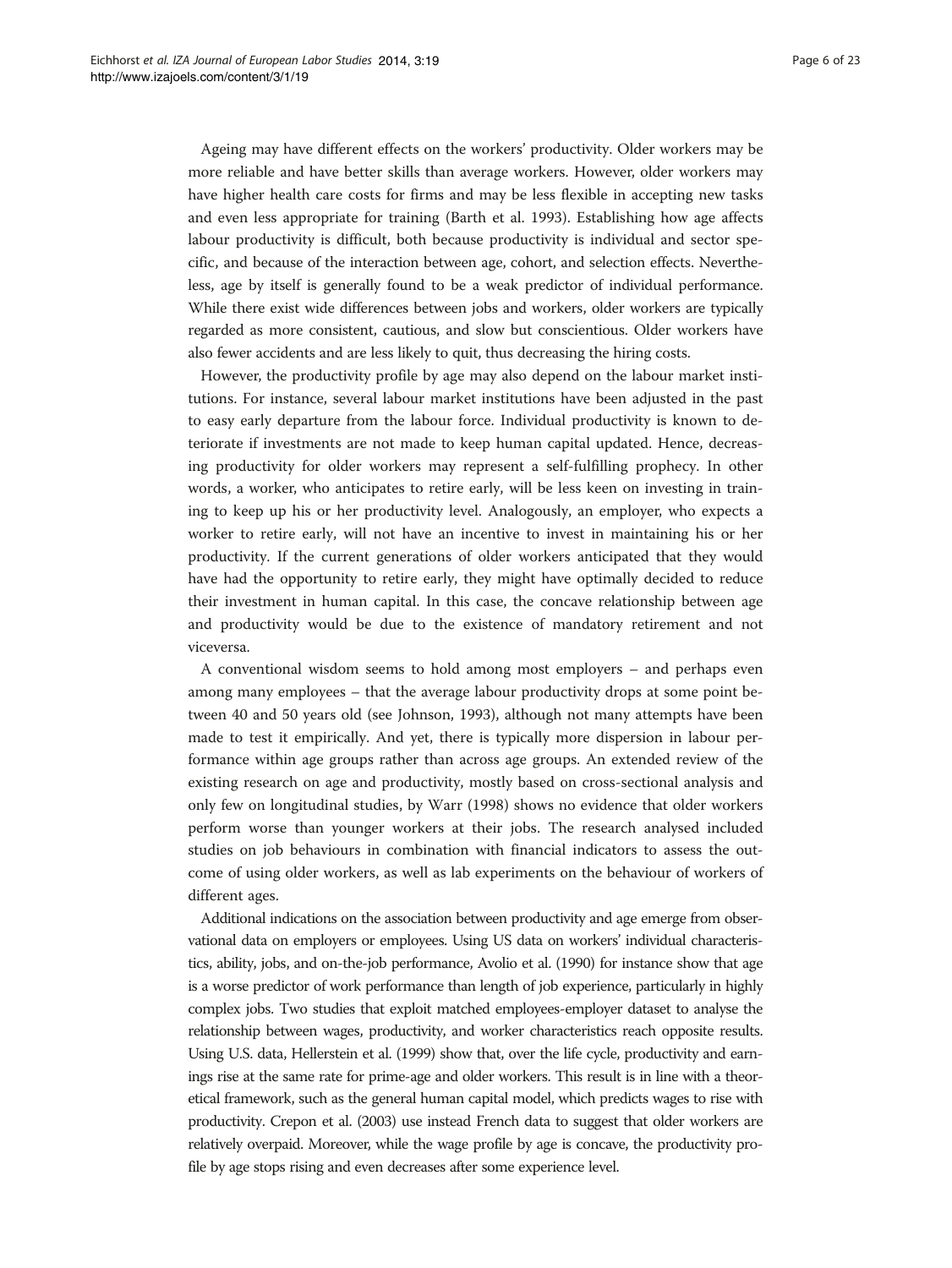Still exploiting a matched employees-employer dataset, but on Finland, Ilmakunnas and Maliranta ([2005](#page-21-0)) provide evidence that the wage productivity gap in increasing in age. They suggest this phenomenon to be driven by a substantial seniority bias in wage setting. In Dygalo and Abowd [\(2005\)](#page-20-0), French matched worker-firm data are used to analyse experience/earnings and experience/productivity profiles. These empirical evidences show that earnings increase during employment spells, even if productivity declines. The authors suggest this pattern to be due to workers' preferences for increasing earnings profiles being matched by the firms. Still on French matched data, Aubert ([2003](#page-20-0)), however, provides evidence of productivity being increasing and concave in age. This productivity growth slows down after age 40 and becomes almost zero – but not negative – after 50, in the manufacturing, construction and trade sector. In services, instead, there is only a slowdown after age 40, but even beyond productivity continues to increase with age. Overall, older workers are not found to be less productive than younger ones. Finally, using Canadian matched worker-firm data, Dostie ([2011](#page-20-0)) finds that both wage and productivity profiles are concave, with productivity dropping faster than wages for workers aged 55 and over.

Although a clear relationship between age and productivity is difficult to determine, employers may still have strong priors about the productivity of elderly workers. According to employers' opinions about aging issues in the Netherlands reported in Remery et al. [\(2003](#page-21-0)), employers are less favourable to elderly employees in firms with higher shares of older workers. In particular, hiring an older worker would not be considered an option even in case of staff shortage by about 40 percent of the employers. The substitutability between young and older workers is also reduced by the fact that non-employment for the older workers is a one-way street out of the labour force. Once they leave their long-term employer "to make room" for young workers, even highly productive workers will find it extremely hard to find alternative employment. In fact, long-term unemployment is much higher among older workers than among prime-age and young workers. Extending on-going employee-employer relationships is easier than to induce employers to hire older workers. However, older workers do face difficulties in retaining their jobs for two main reasons. First, they are perceived by their employers to be less able than younger workers to adapt to technological and organisational changes. Second, their wages may rise faster than their productivity. Bad health and difficult working conditions, such as long working hours, also play a role. As argued, if older workers lose their job, acquiring a new job becomes extremely difficult, and potential wage losses are large. In the OECD country, the hiring rate of the over 50 is on average less than half the hiring rate of prime-age workers (25–49). While this suggests some employers' reluctance to hire older workers, it may also be relate to weak search incentives and inadequate support from public employment services. The economic consequences of late-career job loss in the United States shown by Chan and Stevens ([1999](#page-20-0), [2001\)](#page-20-0) are large and lasting negative effects on wages, assets, employment expectations, and actual employment. In particular, two years after a job loss occurred at age 55 only 60 percent of men and 55 percent of women were again employed, against an employment rates above 80 percent for non-displaced men and women who were working at age 55. Even four years after job loss, the gap in employment rates is still around 20 percent. This is in part because displaced workers are slow in finding a new job, and in part because exit rates from post-displacement jobs are higher than from other jobs.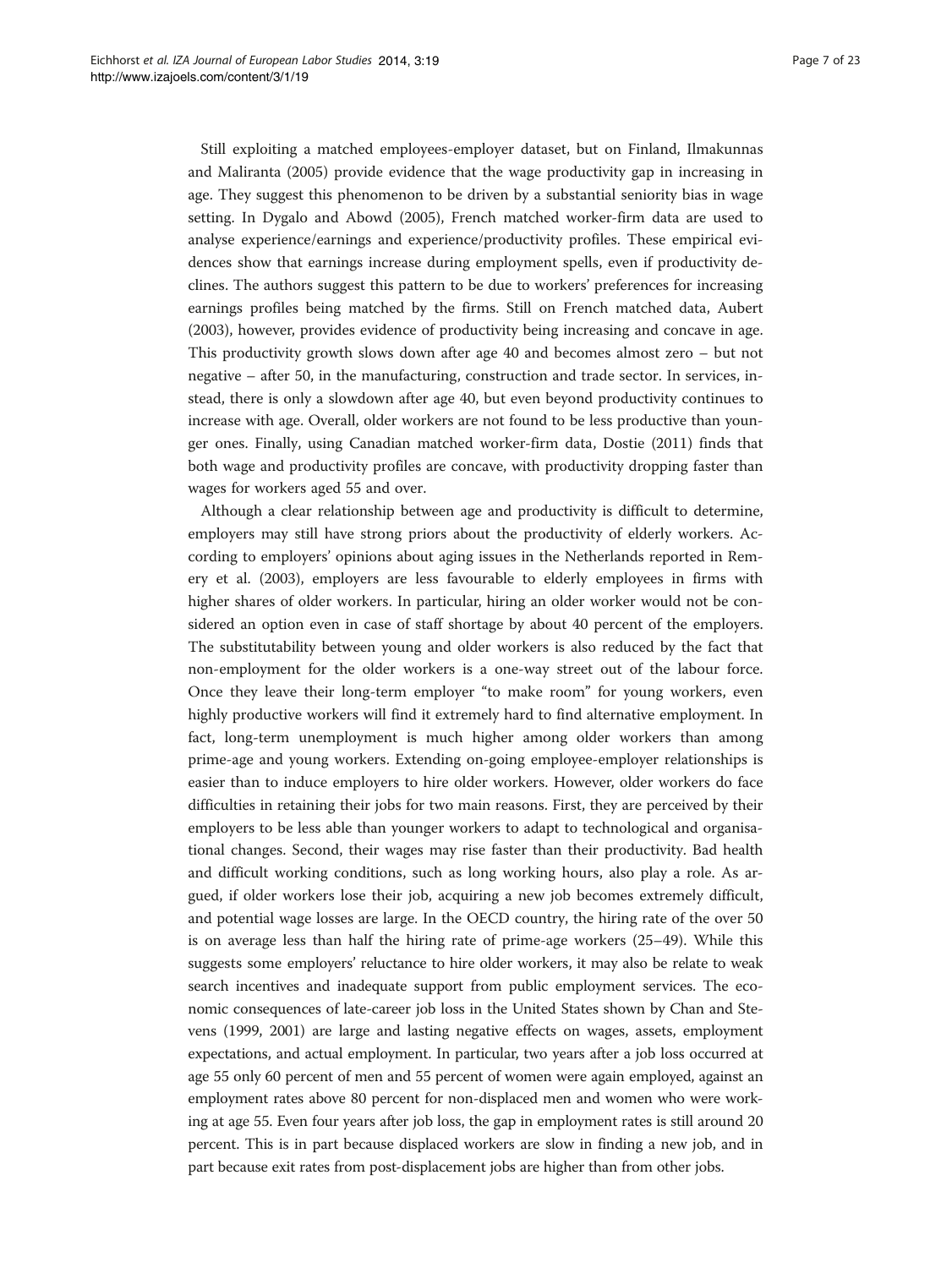A widely observed phenomenon is that many firms employ older workers, but few firms hire older workers. Daniel and Heywood [\(2007](#page-20-0)) suggest two possible explanations: training and the productivity wage relationship. First, older workers have firm-specific skills, knowledge and experience, and thus they are important in training functions within firms. Second, when back-loading of the compensation profile is used to motivate greater lifetime effort, workers have to remain in the firm to cash in. Instead, older workers who are newly hired have little incentive to exert high effort, which makes them rather expensive. Moreover, firms using deferred compensation and internal labour markets will refrain from hiring older workers due to the steep wage tenure profile. Daniel and Heywood ([2007\)](#page-20-0) also show that modest financial incentives are not sufficient to modify the hiring practices particularly in firms that use back-loading and require specific human capital. Behaghel et al. ([2004\)](#page-20-0) find instead evidence that financial incentives do influence hiring behaviour of French firms: abolishing a firing tax for workers hired after the age of 50 increased the hiring of older workers.

In what follows we analyse whether there is substitutability between elderly and young workers in regional labour markets. In particular, we use EU Labour Force Survey data for 2009 to provide an additional empirical assessment of the degree of substitutability between elderly and young workers, analysing the correlation between the labour force exit rate of workers aged 55 to 64 years old and the unemployment rate for several groups of young individuals, aged from 21 to 30 years old. This analysis is conducted at a local labour market level for several EU countries<sup>1</sup> including two non-EU countries<sup>2</sup>. The measure of the exit rate of the elderly workers and the unemployment rate of the young refers to the NUTS 2 unit – the basic region for the application of regional policy – as defined by Eurostat. The lump of labour would require a negative correlation between the exit rate of the elderly from the labour market and the youth unemployment rate. In fact, according to this view, by leaving the labour market, the elderly would make room for the young, with the youth unemployment rate consequently falling. Figure [3](#page-8-0) Panel (a) suggests that no (statically significant) correlation indeed exists between the exit rate from the labour market of the elderly in 2009, measured in each NUTS 2 unit for all the EU countries and the youth unemployment rate, measured at the same regional level. In Boldrin et al. [1999](#page-20-0) also used a crossnational approach between European countries and reached the same result.

Those results were confirmed by the recent OECD Employment Outlook ([2013](#page-21-0)), where an instrumental variable estimator was used in a longitude cross country comparison to get rid of possible omitting variable bias. Instead of employment rates of older people life expectancy was used since it is assumed to be correlated with old people's employment rates but not with the employment rate of young people. They found no significant correlation between life expectation and the employment rate of young people. Moreover, Jousten et al. [2010,](#page-21-0) Salem et al. [2010](#page-21-0) or Murphy and Welch [1992](#page-21-0) also used longitude data within countries and emphasized weak substitutability between young and old workers.

If we examine the correlation between youth unemployment rate and exit rates from the labour market of the elderly by gender, an interesting result emerges. The overall exit rate of the elderly, which measures the proportion of male and female elderly workers leaving the labour market, is uncorrelated to the youth unemployment rate among the females (see Figure [3](#page-8-0) Panel (d)). However, a positive correlation (statistically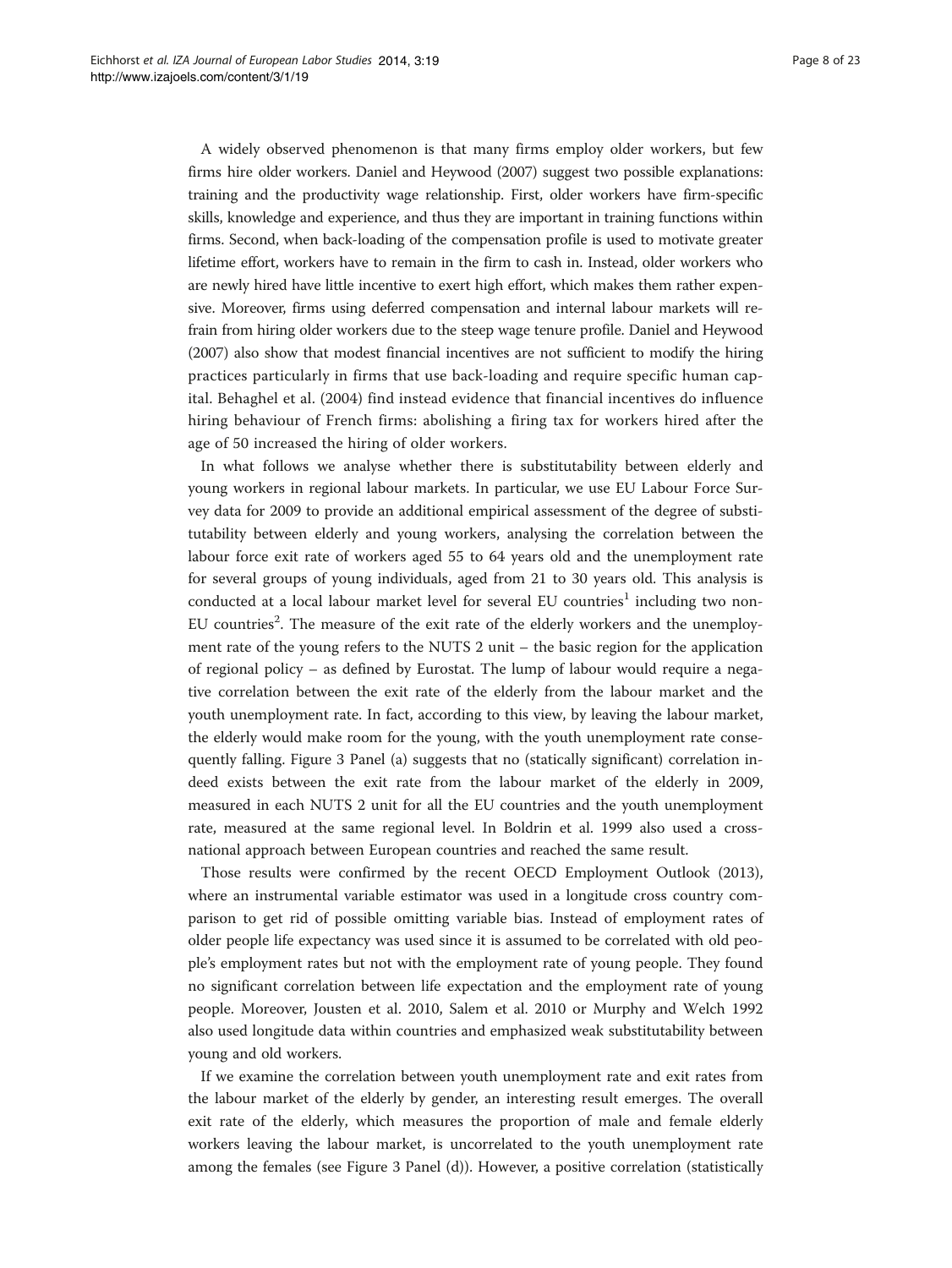turning the lump of labour view.

In the local (regional) labour market, in which the elderly retire early – and thus exit the labour market – the unemployment rate of the young males is high, whereas lower level of youth unemployment rate for males are associated with low exit rates among the elderly. To further pursue the possibility of gender specific jobs, in which substitutability between young and elderly (male or female) workers occurs, we analyse the exit rate of the elderly and the unemployment rate of the young by gender. While no correlation emerges for females (see Figure 3 Panel (b)), a strong positive correlation becomes apparent between the elderly male exit rate and young males' unemployment rate, as displayed in Figure 3 Panel (c).

This finding, contradicting the lump of labour, supports the empirical evidence provided in other studies (see Gruber and Wise, [2010](#page-21-0), and Van Dalen and Henkens, [2002](#page-22-0)). The explanation for this positive relationship proposed in this literature is that a large exit rate of the elderly workers, induced by early retirement, increases the cost of financing the pension system and consequently also the pension contribution (or labour tax) rate. The resulting increase in labour cost reduces the demand for workers, and thus also the employment rate, particularly among those individuals who are less attached to (and less protected in) the labour market, namely the young. From the literature there is virtually no evidence for the lump of labour hypothesis. However, when comparing different local labour markets in Italy, Messe et al. [2010](#page-21-0) pointed out that a strong decrease in the exit rate among older workers reduces significantly the hiring rate of young workers.

significant at the 10% level) emerges between the overall exit rate of the elderly and the male youth unemployment rate, as shown at Figure 3 Panel (e), with this finding over-

<span id="page-8-0"></span>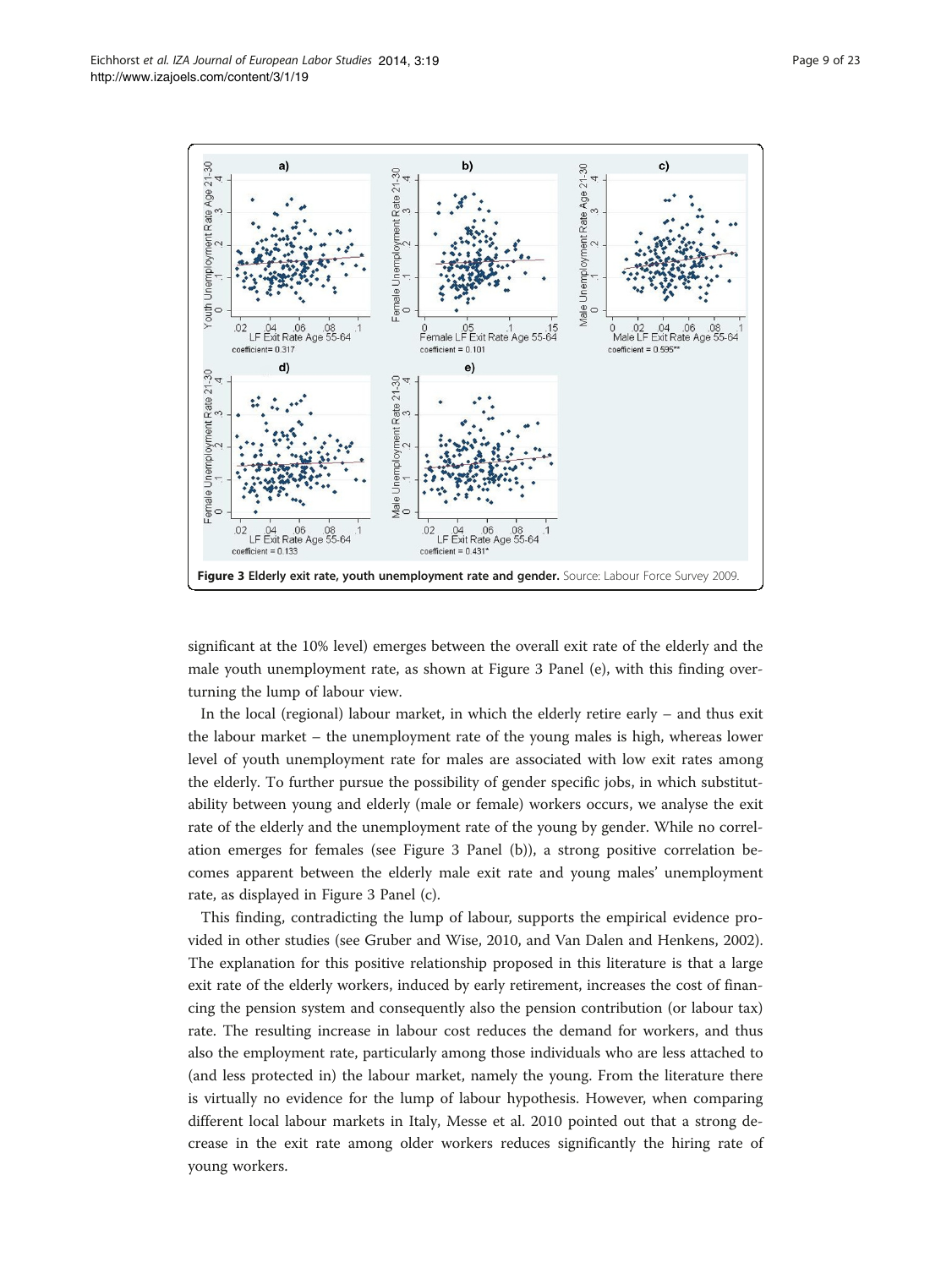To further investigate the degree of substitutability between elderly and young workers, and thus to indirectly test the lump of labour, we use the 2009 EU Labour Force Survey data to construct the correlation between the labour force exit rate of elderly workers and the youth unemployment rate at the NUTS 2 level by education group. We particularly consider highly (third level education), medium (upper secondary education) and low (lower secondary education) educated individuals for both the elderly exit rate and the youth unemployment rates. Interestingly, no correlation exists for high and medium educated individuals (see Figure 4). However, among low educated individuals, a strong positive correlation emerges between the elderly male exit rate and the young males' unemployment rate. Again, this finding not only contradicts the lump of labour, but it also rather suggests the existence of an opposite effect: early retirement (among the low educated elderly workers) worsening the labour market conditions of the low educated young workers. Overall, little evidence of a close substitutability between young and elderly workers emerges from the empirical results. On the contrary, evidence from regional labour markets tend to suggest that early exit of elderly workers from the labour market may indeed worsen the labour market outcomes of young individuals, as in the case of male and low educated workers.

#### 4. What is being done at the European and the national level?

#### 4.1. Youth employment policies in place at the European level

EU Member States are primarily in charge of paving the way for young people to enter the labour market. However, the EU can support them by exerting influence in political decision-making. In this context, the European Commission launched the "Youth on

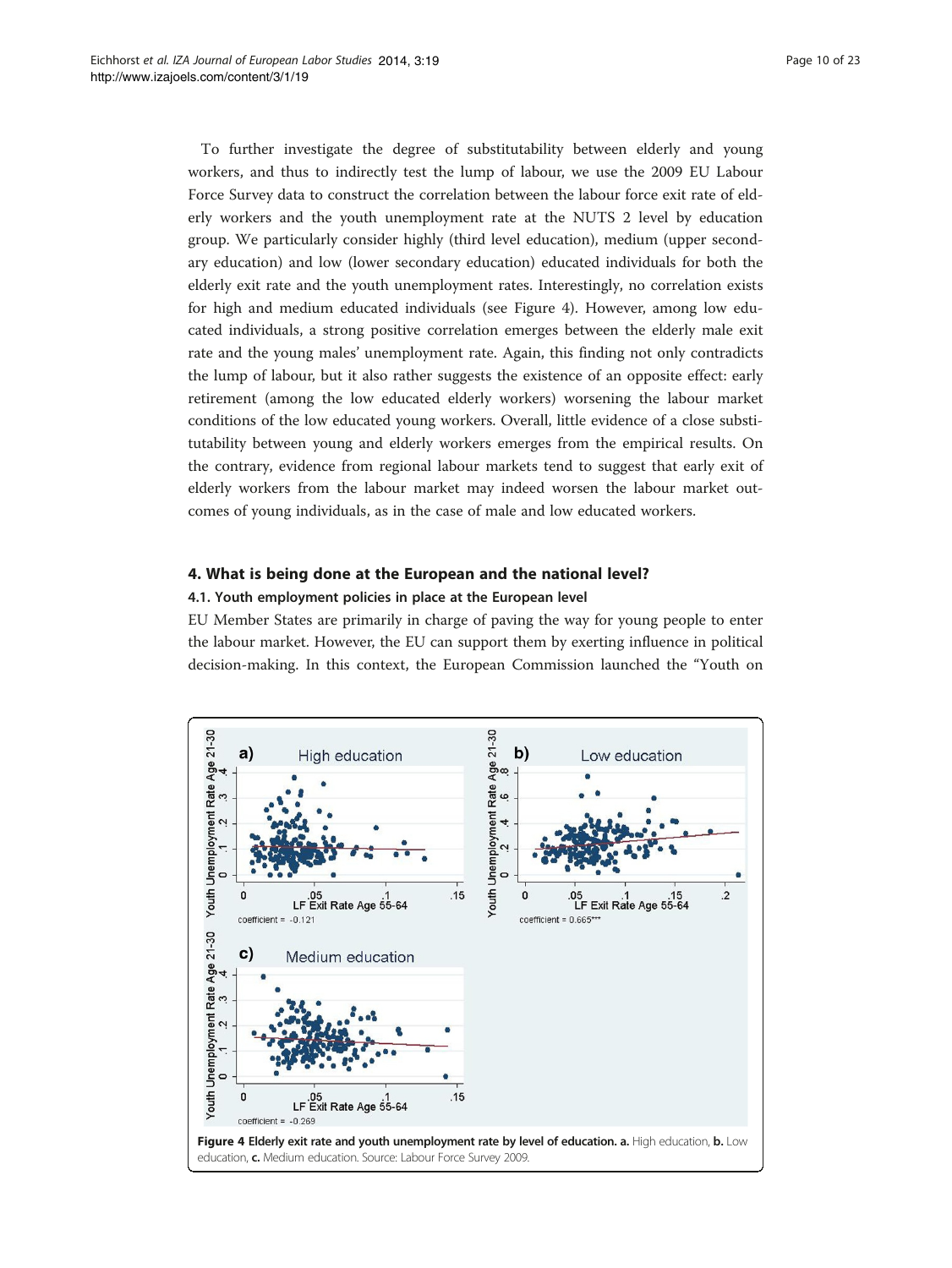the Move" programme, an EU flagship initiative that began in 2010 as part of the "Europe 2020" strategy. The programme shall promote policy measures at national and European level to enhance educational and training systems (European Commission [2011b](#page-21-0)). In particular, "Youth on the move" focuses on three key areas. Firstly, the initiative addresses the development of modern education and training systems as being crucial to deliver key competences.

This contains the reduction of early school leaving to 10% by concentrating on prevention and targeting on those at risk of dropping-out of school the encouragement of vocational education and training (VET) and early workplace experience in the form of apprenticeship-type training and traineeships as well as the expansion of career and life-enhancing learning opportunities for non-formal and informal learning for the youth. Secondly, the initiative intends to promote higher education for the knowledge economy, supporting the development of transnational learning. To reach the goal of 40% attainment of higher education or equivalent, all Member States are supposed to modernise higher education. For example, this can be achieved by increasing the quality and transparency of its institutions and creating partnerships throughout the entire world. Thirdly, learning mobility to increase future employability is supported, also by promoting employment mobility across the European Union to ease young workers' moving and working within the European Union. This might provide young workers with experiences and skills, as well as contribute to better matching labour supply with labour demand. Accordingly, the procedures in terms of the social security system and the general free movement of workers shall be simplified (European Commission [2010\)](#page-21-0).

In December 2011, the "Youth Opportunities Initiative" was launched as response to the growing youth unemployment since 2008, followed by the "employment package", adopted in April 2012. The package specifies policies regarding the reduction of early school leavers and a modernisation of education, and also addresses skills that should be developed to meet the demands of the labour market, thus easing the transition from school to work. In May 2012, in its resolution on the Youth Opportunities Initiative<sup>3</sup>, the European Parliament stressed the importance that Member States should take measures at national level to safeguard that young people are either employed, in education or training within a period of four months of becoming unemployed or leaving formal education (Council of the European Union [2013\)](#page-20-0). Building upon existing Youth Guarantee approaches within some Member States, such as Austria, Finland, the Netherlands and Sweden, the establishment of a European-wide Youth Guarantee aims at supporting Member States with above average youth unemployment rates. This includes the establishment of partnerships and career guidance services at national, regional or local level to ensure that young people take informed decisions regarding their professional career and are aware of the fact that services are provided to them after leaving school. In addition to this, relevant labour market actors should create partnerships with employers to promote youth employment by offering first work experience and on-the-job-training. The Youth Guarantee shall also help safeguard an involvement of youth organisations or representatives to take into account the specific needs of beneficiaries (European Commission [2012a\)](#page-21-0).

According to the European Commission's proposal, 'the term "Youth Guarantee" refers here to the fact that young people [aged 15–24] receive a good-quality offer of employment, continued education, an apprenticeship or a traineeship. An offer of continued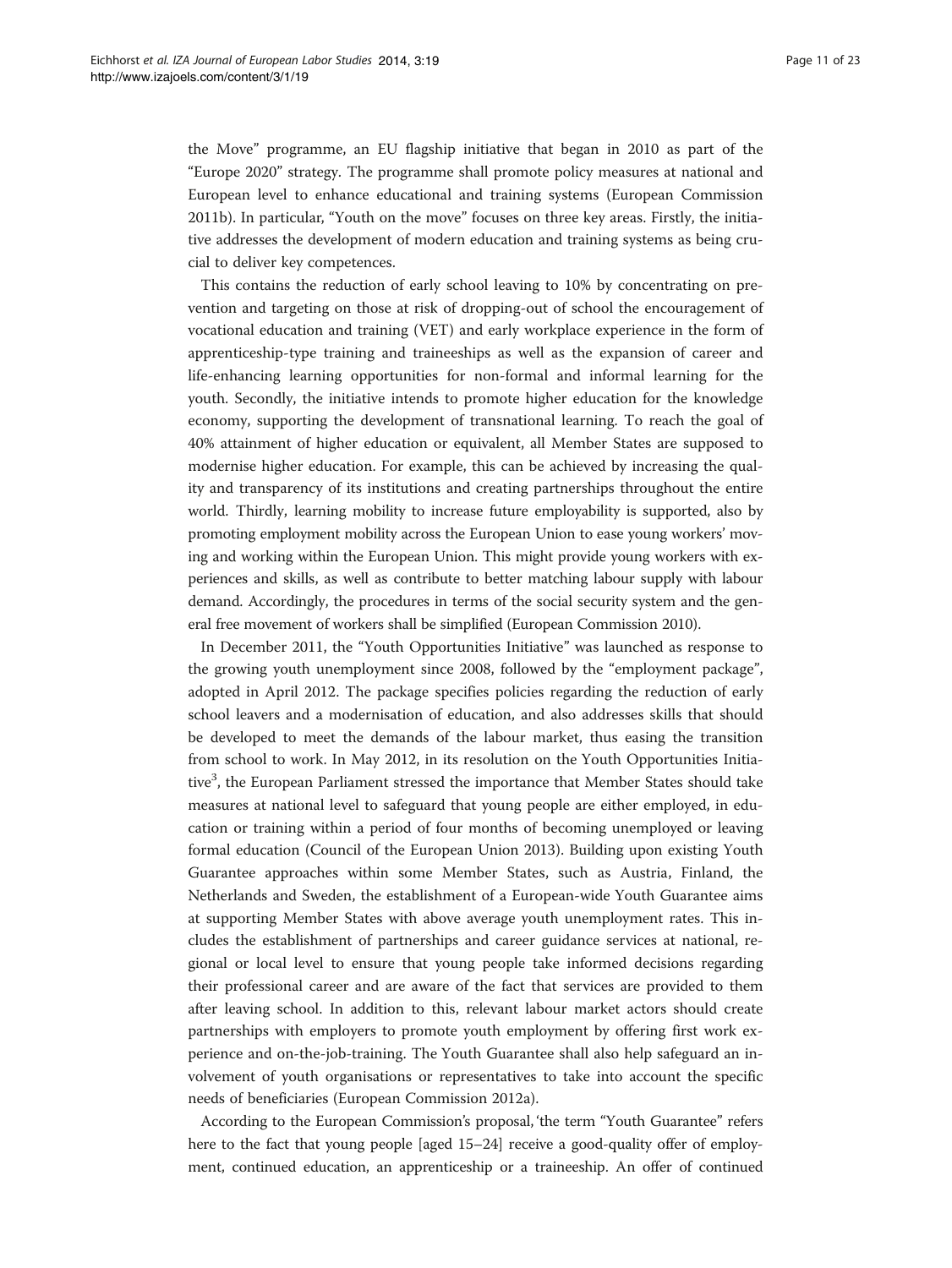education could also encompass quality training programmes leading to a recognised vocational qualification' (Council of the European Union [2013\)](#page-20-0). Finally, at the EU's Council of Employment and Social Affairs Ministers on 28<sup>th</sup> February 2013, the Council adopted the proposed Youth Guarantee Recommendation (European Commission [2013\)](#page-20-0). In January 2011, the Commission approved "Tackling early school leaving: a key contribution to the Europe 2020 agenda". Thereafter, policies should particularly target children with immigration backgrounds. It also highlighted the importance of intervention schemes dealing with problems such as absenteeism and poor performances, as well as second-chance learning schemes.

In 2010 the Commission adopted a communication on "A new impetus for European cooperation in vocational education and training to support the Europe 2020 strategy". That is, vocational education and training shall endow young people with skills relevant to evolving labour markets. For instance, those skills encompass abilities related to the use of information technology. In September 2012, the European Commission submitted a proposal for a 'Council recommendation on the validation of non-formal and informal learning', as part of the 'Youth on the move' initiative. On the one hand, the proposal stresses the importance of creating new learning opportunities. On the other hand, it is designed to achieve a significant impact on the functioning of the labour market through a European-wide validation mechanism (European Commission [2012b](#page-21-0)).

#### 4.1.1. Policies in place at the national level

The following section describes the policies introduced in the EU Member States to target young people's entry into the labour market during the last five years. First, policies regarding the general school education are taken into account, before considering training and employment-related policies as well as the role of activation policies related to amendments within the benefit systems.

4.1.1.1. School education/preventing early school leaving In the area of schooling, the most prominent means across the Member States relate to those preventing early school leaving. Early school leavers are those people aged 18–24 with a lower as secondary level education not participating in any further education or training. In countries such as Spain, Malta and Portugal, the rate of early school leavers exceeds 30%. To guarantee that young people learn basic skills, several countries have installed extra support classes, observing pupils' achievements much closer than previously. For instance, in Greece, such kinds of classes exist throughout primary and secondary education in order to enhance pupils' performance. The 'Hope for suburbs' programme in France supports young people stemming from underprivileged areas, with 200 schools providing intense training for those delivering poor results. The 'Acting for youth' plan in the same country has extended compulsory education from 16 to 18 years, entailing the 'right to prepare for working life' in the sense of benefiting from training or taking up a job after leaving school. Other Member States have also introduced so-called secondchance schools, placing emphasis on practical skills and work experience or guidance measures for early school leavers. In Finland, early school leavers were assigned to personal advisors, providing advice and support in the form of a search team to find either employment or a way to further educate the early school leaver (European Commission [2011a\)](#page-21-0). In the UK, the 2008 Education and Skills Act provides that all young people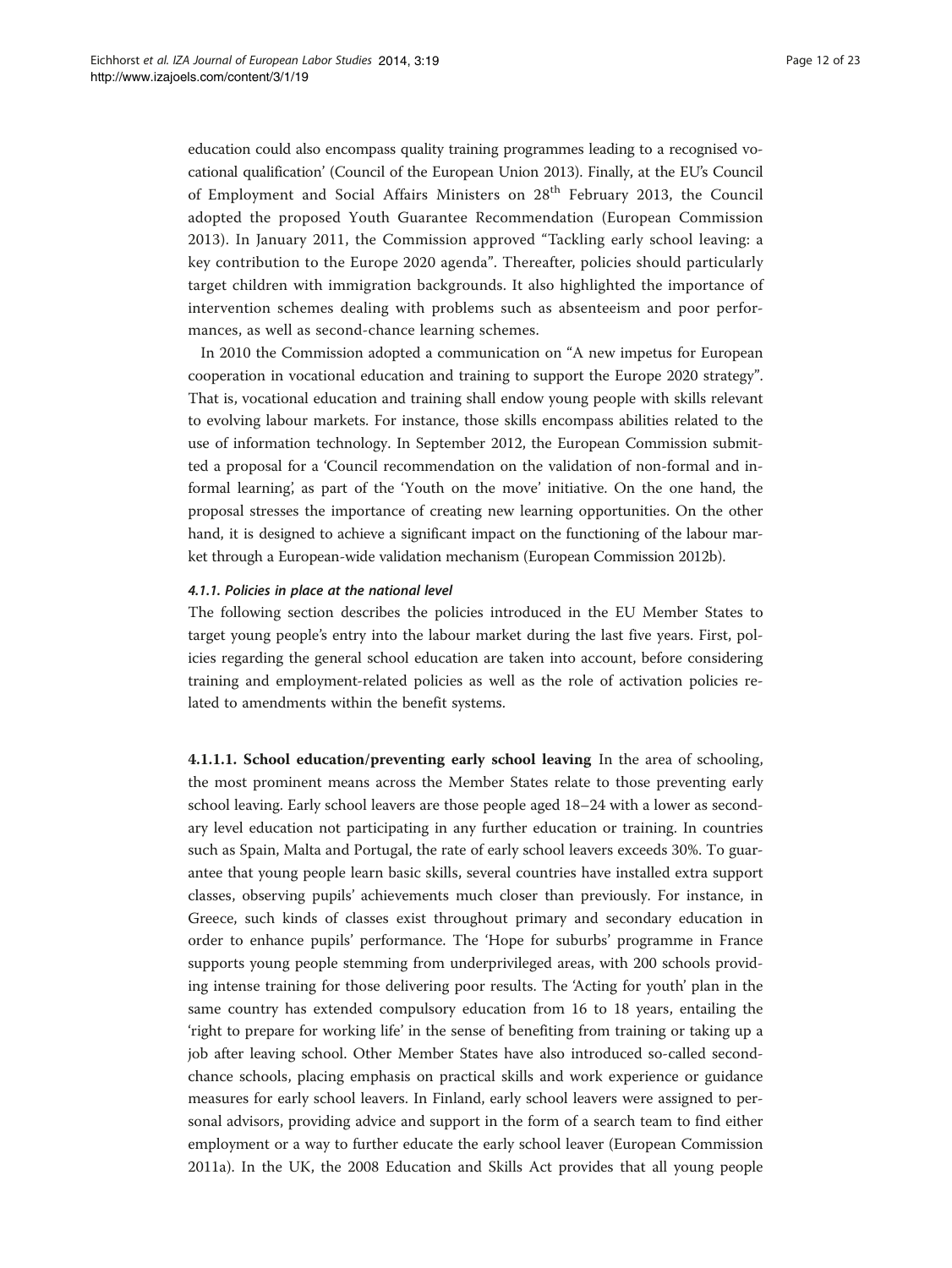will have to remain in education or training until the age of 18 by 2015. Accordingly, young people have to either participate in education or training at a school, college and home education, or carry out work-based learning such as an apprenticeship (Skill [2009](#page-22-0)).

4.1.1.2. Development of training systems To better link the educational system with work experiences, a couple of Member States have initiated measures to close the gap between the educational system and the latter employment on the labour market. Several Member States have created vocational training programmes or expanded the number of vocational training places (European Commission [2011a\)](#page-21-0). In Austria and Germany, a 'dual' vocational training system has long been in place, combining work experience through on-the-job learning and classroom education at a vocational school.

The system is supported by employers, trade unions and the government, particularly with regard to the legal framework and financial means. The system facilitates a relatively smooth transition from school to work (Biavaschi et al. [2012](#page-20-0): 35). In Austria, the Vocational Training Act (Berufsausbildungsgesetz) entails an apprenticeship guarantee (Ausbildungsgarantie) for all young people up to the age of 18 (European Commission [2011a](#page-21-0)). The act was refined in 2008, providing a supra-company training programme until its completion for those who cannot find a company-based apprenticeship (Arbeiterkammer [2009\)](#page-20-0). Accordingly, young people are trained until they have either found a company-based apprenticeship or completed the apprenticeship. In the meantime, the Public Employment Service Austria (Arbeitsmarktservice Österreich) supports those concerned by searching for a company-based apprenticeship (Hohbein and Wieland [2011](#page-21-0)). In Germany, the "National Pact to Promote Training and Young Skilled Workers in Germany" has been in place since 2004, introduced to offer training opportunities to young people willing and able to hold an apprenticeship. The Training Pact was refined in 2007, to include joint efforts of social partners (Federal Ministry of Labour and Social Affairs [2010](#page-21-0)).

4.1.1.3. Employment protection While high levels of employment protection decrease labour demand, employment protection cushions the negative effects of an economic slump on the labour market. On the other hand, low levels of employment protection lead to generally higher labour demand yet relatively high unemployment rates during an economic downturn. Young people are predominantly hired under low protection contracts (Boeri [2011\)](#page-20-0). Nevertheless, the Spanish example shows that high employment losses can occur despite high employment protection (Balakrishnan and Berger [2009](#page-20-0)). The Spanish reform of the labour market carried out in 2010 and 2011 contained changes regarding individual dismissals. Today dismissals for economic reasons, triggered by current and expected losses or reductions in revenues, are considered a cause of fair dismissal. In this context, the advance notice was shortened from 30 to 15 days. Moreover, the Spanish government decided to create a new permanent contract including an express dismissal procedure with a maximum severance pay of 33 days' wages and no advance notice. For employees and workers with temporary contracts, severance pay was increased from 8 to 12 days' wages (Bentolila et al. [2012](#page-20-0)).

In Italy, uncertainty and costs related to dismissals were previously responsible for employers relying on temporary contracts (IMF [2012:](#page-21-0) 15–16). Therefore, the labour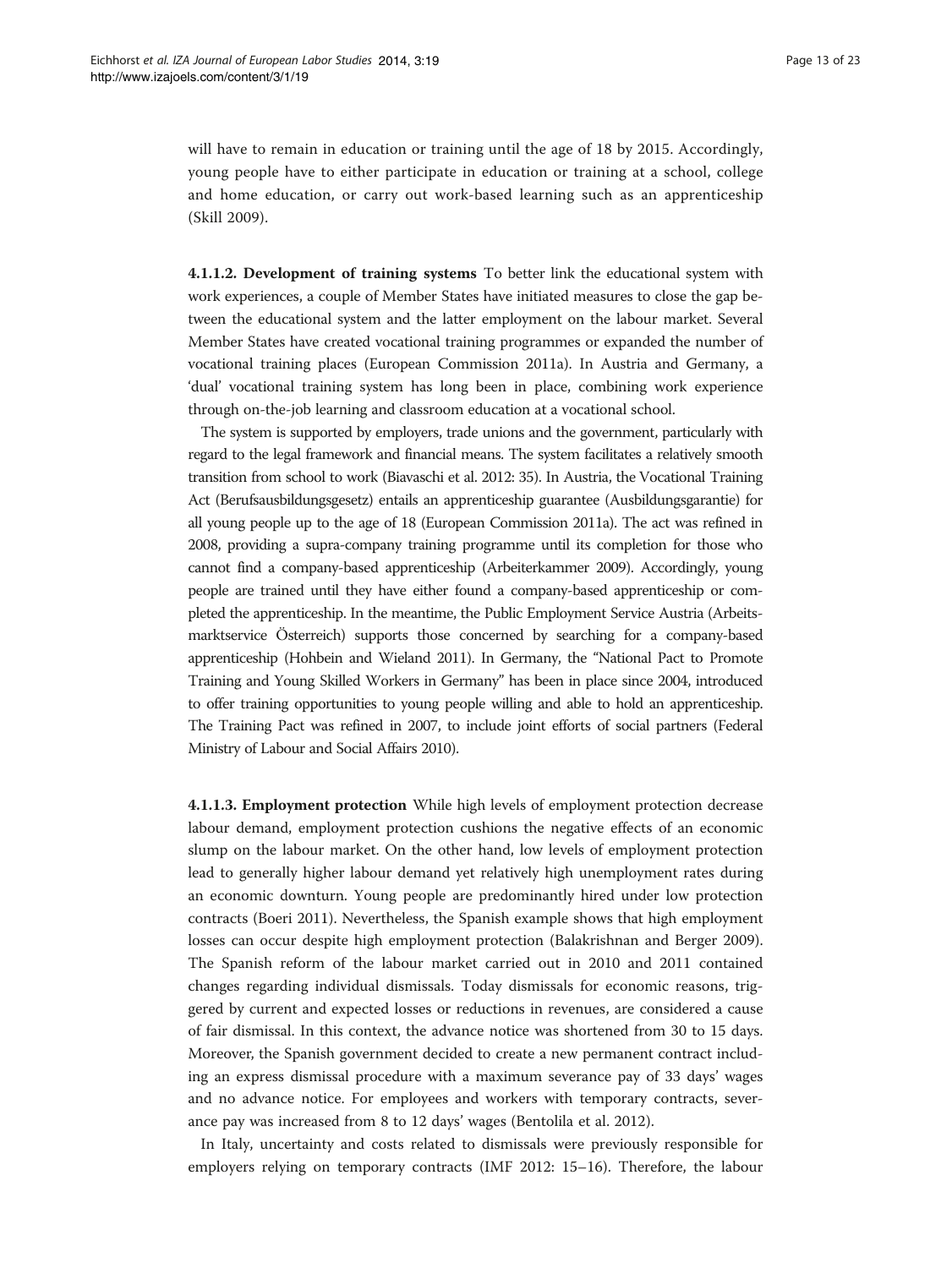market reforms, approved by the Italian Parliament in June 2012, included individual dismissal rules and procedures. In order to reduce time and uncertainty related to individual dismissals, the discretionary area for judges in this respect was restricted. The "fast judicial track" intends to reduce indirect costs with regard to time and uncertainty owing to dismissal disputes (Fornero [2012\)](#page-21-0). The previous legislation included the possibility of every employee working in a business unit with more than 15 employees, or for an employer with more than 60 employees to claim their job back. In addition, the employee was entitled to receive all lost salary since their dismissal and the employer could be forced to rehire the employees through the labour court's decision. Since the reform came into force in July 2012, the employee can no longer claim their job back in case of a lay-off due to an economic reason. Meanwhile the employee may only be granted an indemnity fixed by the labour court (Lexology [2012\)](#page-21-0).

4.1.1.4. Active labour market policies (e.g. hiring subsidies) Lacking labour demand resulting from insufficient growth represents another factor for increasing unemployment among the youth, prompting active labour market measures aiming at increasing the employers' demand for hiring young workers (ILO [2010](#page-21-0)). Active labour market policies (ALMP) are usually understood as "bringing unemployed back to work by improving the functioning of the labour market in various ways. ALMP include programmes such as public employment services, labour market training and subsidised employment" (Boone and van Ours [2004](#page-20-0): 2). One of the most prominent measures used to combat (youth) unemployment during the recession of 2008/2009 was short-time work resulting from an economic downturn and shortfall of orders. This scheme allows employers to reduce the working hours during times of economic difficulties. Many Member States have carried out short-time working schemes or partial unemployment benefit scheme during the economic slump, and some have even expanded the coverage of existing schemes or eased procedures for their application. (Hijzen and Venn [2011](#page-21-0): 7). Across a number of Member States, there are no tailor made ALMPs for young people. However, several Member States have incentivised youth employment by hiring subsidies and reductions of the non-wage related costs. Such policies aim at stimulating additional demand from the employers' perspective, in order to create new jobs for the youth (European Commission [2011a\)](#page-21-0). Measures such as wage and (labour market) training subsidies are taken to decrease work-related costs and incentivise the recruitment of young workers, and are typically provided by the government to support companies hiring or training an unemployed young employee or worker. Subsidies are sometimes paid directly to the employee or worker, with employment agencies or offices typically responsible for providing the funds. Public works programmes, which contain mostly direct employment opportunities through public activities, can also be mentioned in this context. Nonetheless, as stated by Kluve [\(2006\)](#page-21-0), no significant positive effect and even some negative outcomes regarding the post-programme employment have been found (ILO [2010:](#page-21-0) 57–58). Another measure introduced with the outbreak of the financial crisis, is the promotion of self-employment. Other Member States have also initiated programmes to support self-employment, often encompassing mortgages or other forms of financial funding to start an own business and gain entrepreneurial knowledge (European Commission [2011a](#page-21-0)).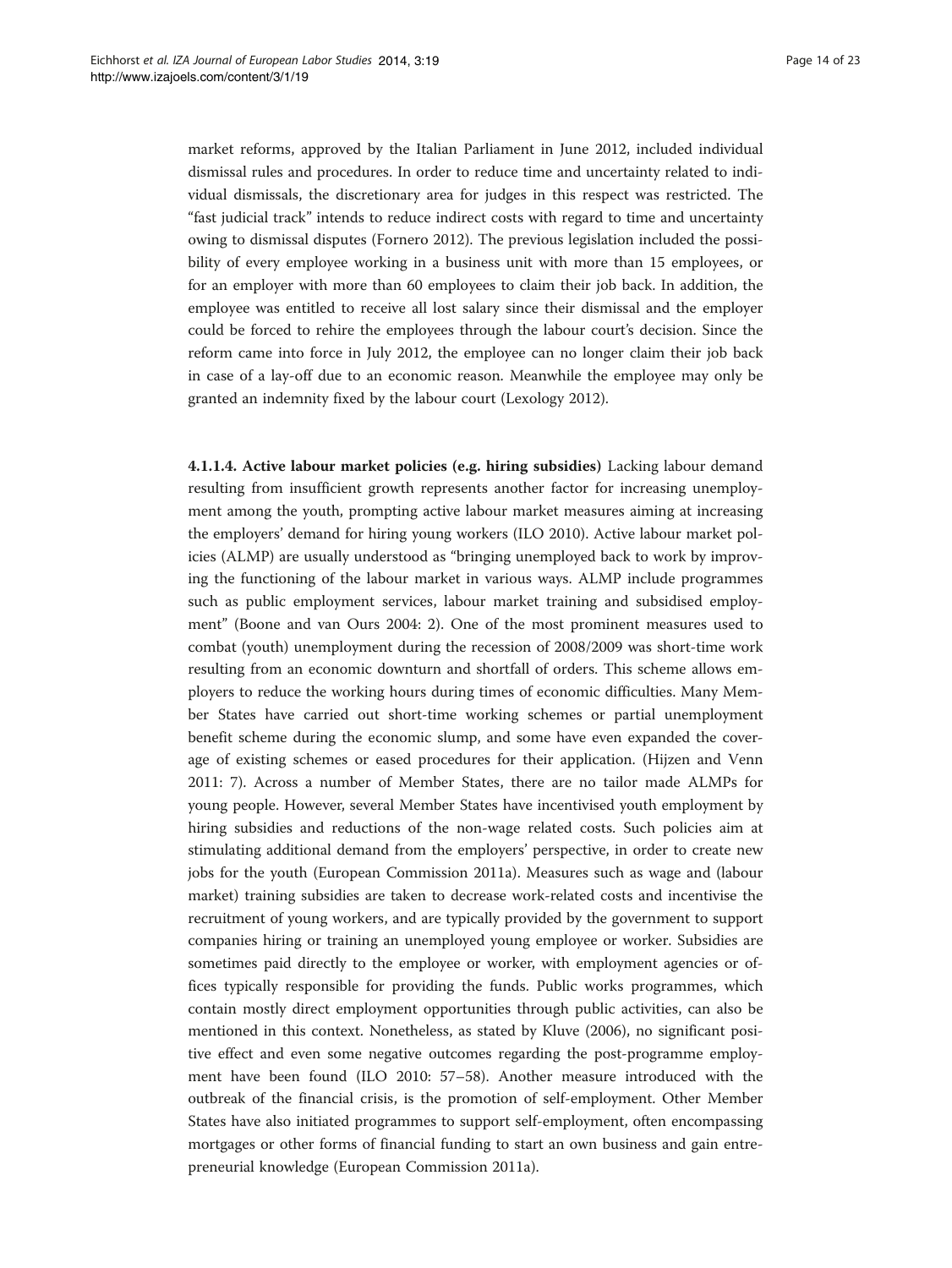4.1.1.5. Reforms of the benefit system due to activation policies Within the youth employment framework, the modernisation of the social benefit systems is addressed as part of the 'Youth on the move' initiative. Hereafter, access to social benefits should be safeguarded when perceived as appropriate. In addition, it should be expanded in the case of insufficient coverage of income safety for the youth. At the same time, activation measures and conditionality should guarantee that those concerned are actively searching for workplaces or willing to participate either in education or training. Young people often face the same requirements regarding the entitlement of unemployment benefits as older employees. Accordingly, if a young person does not meet the criteria for the entitlement owing to a lacking overall working period, they are unable to claim unemployment benefits (European Commission [2011a](#page-21-0)).

#### 4.2. Measures to prevent the early exit of the labour market of the older workers

Measures fostering the employment of older workers should take two different aspects into consideration: first, the measures in countries with a high employment rate of older workers; and second, measures in countries with a strong dynamic in the employment rate of older workers. Within the second perspective, the decline in employment rate and rise in unemployment rate due to the economic crisis in 2008 hamper a clear picture of successful country specific measures. Therefore, we concentrate on the literature and empirical evidence largely prior to 2008. The development of the employment rates of older workers and the transition to retirement since 2008 can be seen indicative of how successful the national states were in managing the economic crisis.

#### 4.2.1. Reform of the social security incentive structures

Pension reforms have been on the agenda in all Member States during the past decade (overview in European Commission [2008](#page-21-0), box 2.1). First of all, early exit schemes were closed in the majority of countries, leading to increasing average age of exit from the labour market. In five countries<sup>4</sup>, the average exit age is still below 60 (in 2010), whereas twelve countries have a retirement age of 62 years or above<sup>5</sup>. An increase in the statutory retirement age causes different reactions among persons and firms, with the extent to which such a reform increases the employment rate depending on many factors. Hakola and Määttänen ([2007\)](#page-21-0) calculated the impact of the pension reform 2005 in Finland on the average labour market exit age. In the reform, there was a restriction in access to early retirement options and an increase in retirement age of two years (also an increase in pension accrual rate and actuarial adjustment factors), which led to an increase of the average labour market exit age by 8.5 months. The increase of the pension age for early exits in Austria by 2.2 years between 2000 and 2006 leads to a decrease in retirement of 25 percentage points among women of the relevant age cohorts and 19 percentage points among men. Employment increased by 10/7 percentage points among women/men, although the unemployment rate also significantly increased (+11/10 percentage points among women/men) (Staubli and Zweimüller [2011](#page-22-0)). However, for the outsiders, the unemployed older, the reform leads to a decrease in employment probabilities. Empirical findings for the Netherlands suggest that 11% of all people entering the disability pensions constitute a form of hidden unemployment (1994 – 2003) (Koenig and van Vuuren [2010](#page-21-0)). To stop this dynamic, new measures among employers and employees have been established. To reduce labour lay-offs, a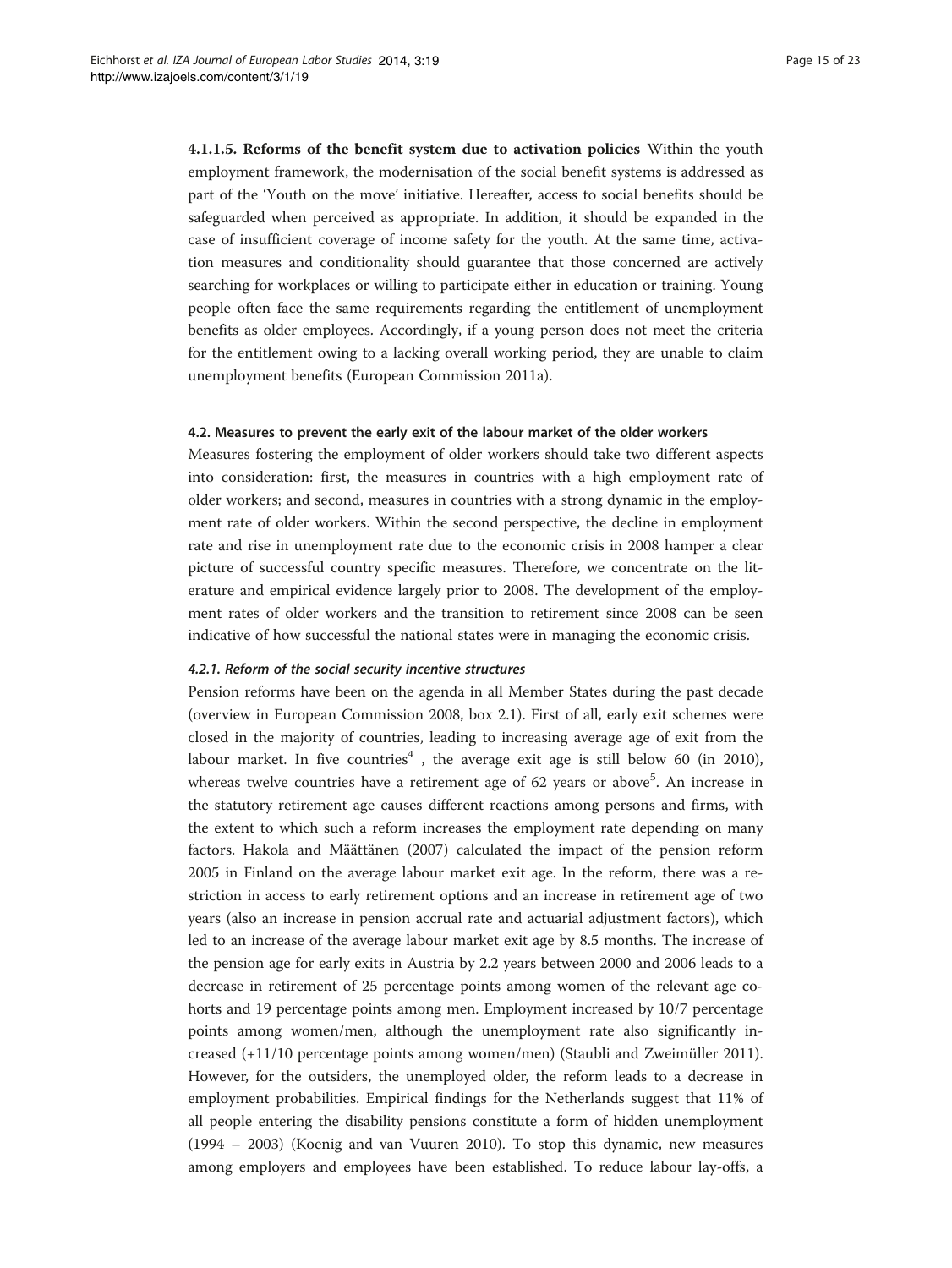firm's firing costs of older workers were increased through increased pension contributions in the case of lay-offs. The employer's contributions are experience rated. That is, the higher the amount of workers who exit from the labour market and enter disability pensions, the higher the employers contributions are. The introduced system of experience rating in the health and disability insurance reduced the inflows in disability (Hakola and Uusitalo [2005\)](#page-21-0). In Germany, public pension reforms led to an increase of average labour exit age among women from 61.6 to 61.9 and among men 62.1 to 62.6 years within 2006 to 2009. The reason for this is the introduction of the meanstested 'unemployment benefit II' in combination with the shortened entitlement period that paved the way for a higher job-search intensity as well as the broader acceptance of fixed-term contracts and agency work. In France, the past reforms increased the employment rate of older workers and persons beyond the retirement age up to 13%.

Unemployment benefit improves the job matches as employers and employees have a certain period to find the most suitable employee/job, and moreover macroeconomic efficiency can be enhanced. Employers can also use the insurance to reduce the labour costs in case of short term contraction of demand (hire-and-fire). Labour turnover varies among the Member States. To reduce short term labour turnover, many countries introduced a specific unemployment contribution rate for employers. If firms have a lay off beyond the average of the industry, the contribution rate to the unemployment insurance increases.

There is an indirect relationship between the employment level of older workers and health insurance. Health insurance can support employability of workers and workplace health promotion (WHP) through various incentives. For example, work organisation fosters an appropriate balance between individual level of skills, job demands and job control, work time, etc., and becomes particularly important with the increasing age of employees. Disability pensions and health insurance are closely related: A stricter health screening reduced disability pension in the US (Gruber and Kubik [1997\)](#page-21-0). An experiment in the Netherlands shows that in regions with stricter screening, the disability rate declined (De Jong et al. [2011\)](#page-20-0). Moreover, the compulsory rehabilitation plan has also had a positive impact on employment of older workers, reducing the disability inflow. Furthermore, Autor and Duggan [\(2003\)](#page-20-0) calculated a significant screening effect on high-qualified employees but no effects on low qualified employees. In Sweden, there is just a small effect of stricter health screening on disability entrants and no effect on the employment level of older workers (Karlström et al. [2008](#page-21-0)). Johansson et al. ([2012](#page-21-0)) find reduced entry rates between 1986 and 2008 in the context of screening stringency of the disability insurance in Sweden. The stricter health access criteria for disability pension in Austria decreased the disability entrances by ten percentage points, with 45% of the affected persons remaining employed, while 46% became unemployed and 9% received sickness benefits through health insurance (Staubli [2011\)](#page-22-0).

#### 4.2.2. Incentives of the tax system

European tax systems in general and income and payroll tax systems in particular are not age-specific, given that the income tax rate relates to the level of income and not the age of the taxpayer. While there is extensive empirical literature on the relationship between taxes and the individual labour supply decisions $^6$ , there are few empirical findings of tax impacts on the labour supply decision of older workers. The age group that is in transition between employment and retirement is usually excluded from labour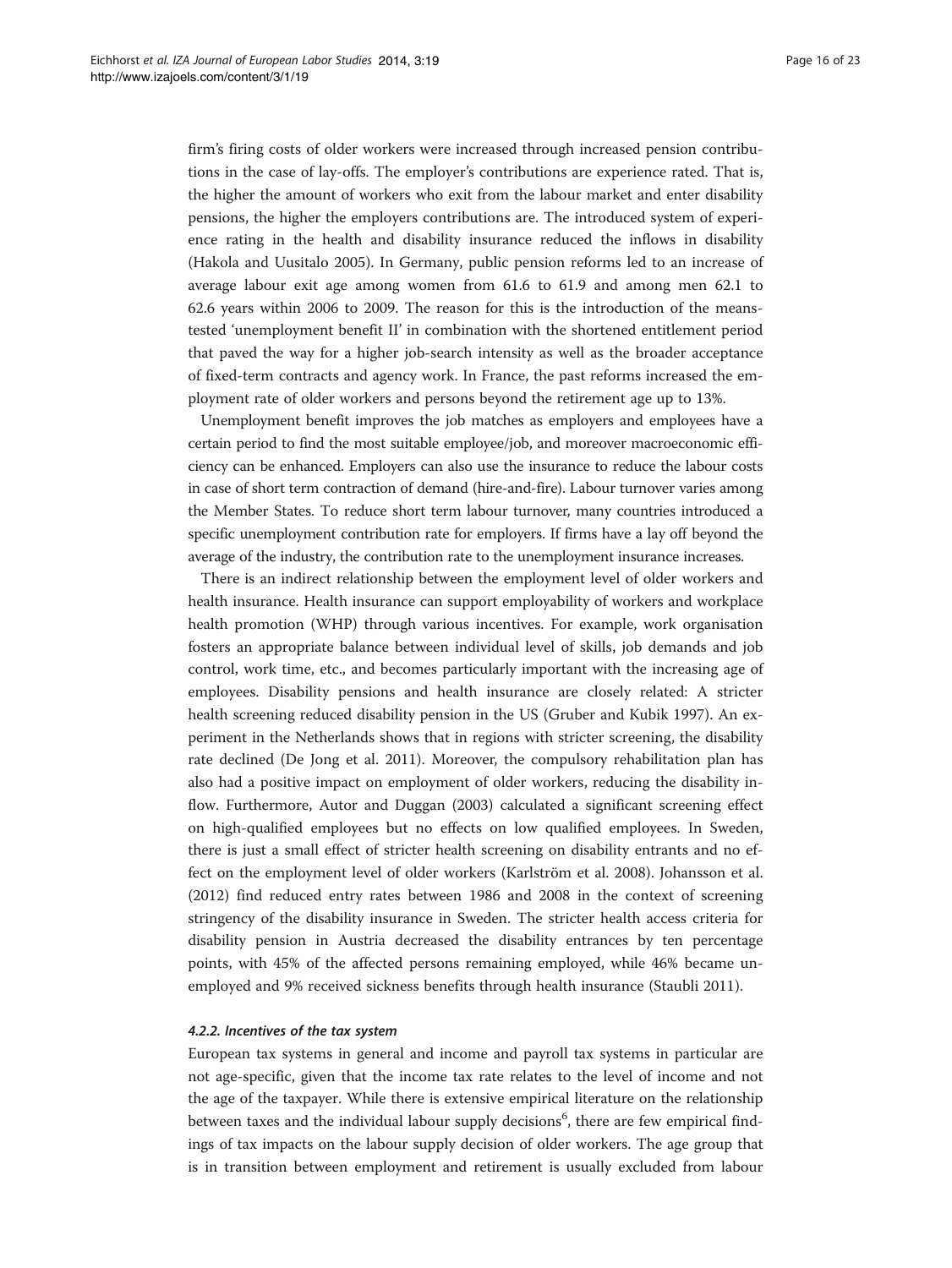supply incentives. The labour income of workers includes decisions of qualification, income level of the industry, hours worked, age, gender, etc., with tax incentives corresponding to the elasticity of the mentioned components. Empirical findings show that working aged women are more responsive to taxes and wages than men. For US employees, Alpert and Powell ([2012](#page-20-0)) find significant effects of payroll taxes on labour exit and pension entries of older workers (55 to 74 year old): the higher the tax burden of older men, the sooner they will quit employment for retirement. The authors suggest that a tax decrease for older workers by one percentage points would decrease labour market exits by 4%. Age specific deductions of contributions in the social security systems try to reduce labour costs of older workers to promote their labour market attachment. In Finland, the employer pension contribution rate decreased by 1.2 percentages to 16.1%, and vice versa increased the contribution rate for the older employee by 1.2 percentage points to 5.8% of pensionable income.

In Austria, there is also an evident reduction in social security contributions: for workers older than 60 years, firms do not pay contributions to the unemployment insurance (6% of pensionable income), to the work accidence insurance (1.4%), insolvency safeguarding fund ("Insolvenzentgeltsicherung") (0.55%), and contributions to the family-fund ("Familienlastenausgleichsfonds") (4.5% of the assessment basis). Up to 2012, the social security contribution rate for employees older than 60 years decreased by 12.45 percentage points. There are no evaluations of the impact of the deduction on employment levels of older workers, and by 2013 the contribution deduction is going to be less generous.

#### 4.3. Measures promoting employment of both groups

The specific problems of young and old workers within the labour market relate to the lack or obsolescence of relevant skills and insufficient work experience. To counter this, active labour market policies are in place in all EU Member States, along with labour market reforms to raise employment levels. In this context, it makes sense to distinguish between targeted and universal policies, with targeted policies addressing specific socio-economic groups such as youths and older workers and universal policies aiming to generally stimulate employment growth and job creation, thereby benefiting a broad range of potential target groups.

#### 4.3.1. Targeted measures

The evidence collected shows that there are very few targeted schemes trying to simultaneously promote the employment of young and old workers. Most targeted measures focus on training and hiring incentives to employers, such as specific skill adjustment programmes or hiring incentives. Nonetheless, diverse measures may be used to reach the same goal: while some of these measures were designed to encourage the retention of older workers, others focus on improving the labour market access and early career mobility of young people. One such measure involves the introduction or expansion of tax and social security incentives for employers and/or employees to hire and retain younger and older workers (Eurofound [2012](#page-21-0)). Similar financial incentives targeting both younger and older workers at risk can be found in other countries. Specific programmes aiming to establish a labour market "bridge" between older and younger workers rarely exist. However, one particularly notable policy approach in this respect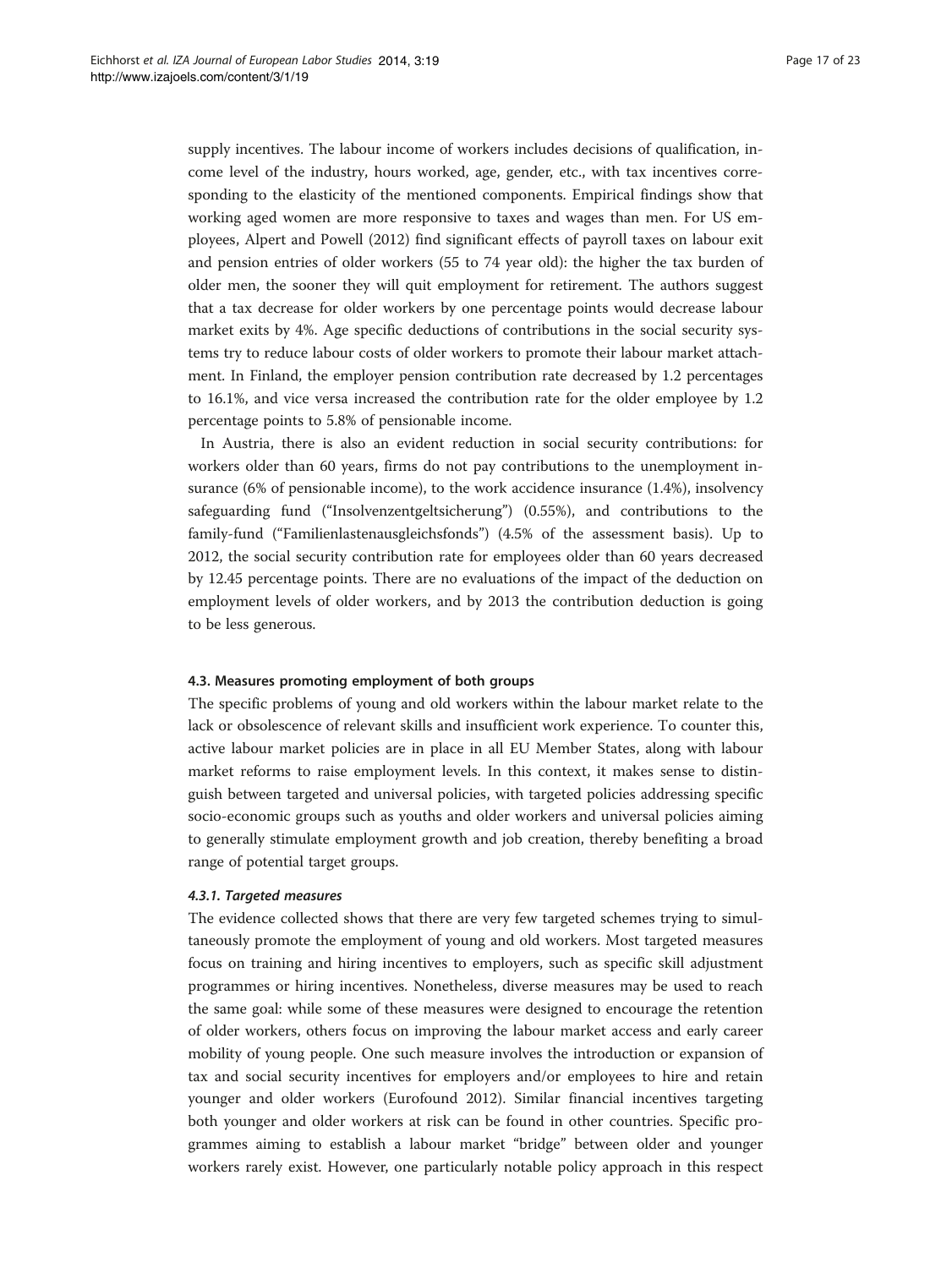is old-age part-time work. In some countries, this was designed to promote a gradual exit from work to retirement, thereby prolonging the employment career whilst also facilitating the integration of younger people into work.

In an ideal-type, old-age part-time work programme employers received a subsidy if they: (a) established a phase-out programme for older workers and topped up their pension contributions during the part-time work period; and (b) hired a young unemployed person as a replacement worker. One prominent example is the system that was place in Germany until 2009 (Altersteilzeit). However, old-age part-time work neither helped to retain older workers, as it was hardly used for progressive retirement but rather for premature exit from work, nor was there any positive effect on the employment of younger workers (see the evaluation study by Wanger [2009](#page-22-0)). Indeed, at best it was neutral regarding its effects on younger workers while effectively lowering the employment rate of older workers. This is also confirmed by the similar case of Austria (Graf et al. [2011](#page-21-0)). Furthermore, the costs for subsidised early retirement had to be borne by employers and employees via social security contributions. In turn, this might have actually reduced overall demand for labour, therefore with detrimental effects on younger people. Accordingly, removing older workers from the labour market can harm the employment prospects of younger people.

#### 4.3.2. Universal measures

More universal policy approaches are fundamentally different as they aim at more jobs and better labour market access for all working-age people. Such general policies to promote high employment and facilitate mobility on the labour market for all groups are beneficial for all (Bassanini and Duval [2006](#page-20-0)), and thus are also conducive to the better employment record of young and old workers. The most fundamental policy areas and initiatives in this area include:

- skill formation and updating via vocational education and training and continuous vocational training later in life;
- effective forms of active labour market policies and activation strategies that make the receipt of social benefits for working-age people conditional upon reintegration efforts;
- policies to reduce taxes on work and non-wage labour costs, particularly involving expenditure for 'passive' social benefits granted to working-age people without a reintegration perspective;
- reforming employment protection to enable entry into the labour market and facilitate mobility between jobs; while the effects of reforms of employment protection legislation may generally be ambiguous, deregulatory reform on the labour market to promote (re)entry into employment by creating flexible jobs can at least facilitate labour market access for those outside the labour market, to some extent.

These general employment-friendly policies can have particularly beneficial effects on demographic groups seeking access to the labour market at a young age or when reentering the labour market after a phase of unemployment or inactivity. Therefore, it can be stated that universal policies can have a particular impact on certain groups. Regarding active labour market policies, one can argue in a more generalised fashion that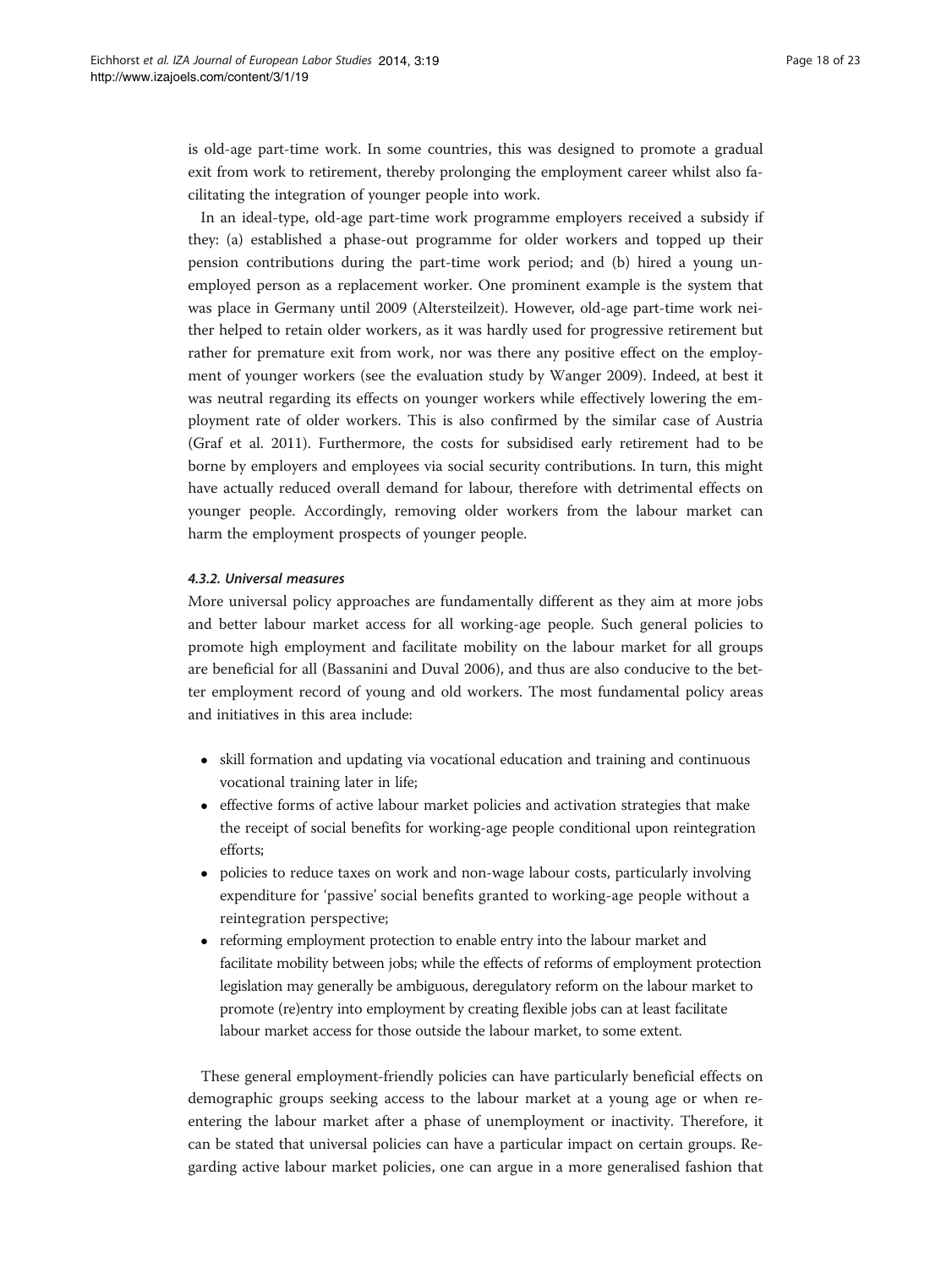many active labour market policy schemes can be targeted flexibly to address the employment obstacles of target groups identifiable in the national context, with age representing just one parameter among others here. In particular, ALMPs can help to make jobseekers more attractive to potential employers by reducing labour costs in the initial phase of employment or by raising productivity via skills upgrading.

In principle, active labour market policies such as (i) publicly sponsored training, (ii) hiring incentives for employers, (iii) start-up support, (iv) in-work benefits topping up low wages and (v) activation policies establishing an effective conditionality between benefit receipt and participation in ALMP programmes or acceptance of job offers are available to address the whole working-age population. As shown above, there is some potential to deliver effective active labour market policies tailored to the needs and employment barriers of particular groups, such as the young and the old, so that the employment prospects of both groups are promoted. To summarise, general policies are particularly relevant in terms of raising the employment levels of all, including young and old workers. Targeted policies are justified if particular barriers to employment exist, yet age is only one criteria amongst many in identifying specific target groups and designing policies accordingly. As can be seen from the experiences of EU Member States, it is less obvious to have policies addressing specifically young and old workers (but only them). Rather, if these groups are targeted, they are dealt with separately. Finally, consistently both with respect to developments over time and in cross-country comparisons, there is no competition between the two groups in terms of opportunities to obtain jobs. Accordingly, there is also no economic or political trade-off between a good start into employment for young workers and the retention of older workers.

#### 5. Conclusion and policy recommendations

This paper provides an overview of the employment situation of young and old workers in EU Member States. Regarding the recent and present situation of young and old workers in European labour markets, it is evident that young people have suffered most from the recent crisis in terms of rising unemployment and declining employment, particularly in countries where entry into employment and particularly into permanent jobs, was even difficult before the crisis. At the same time, the employment rates of older workers have been more resilient and less responsive to the crisis, owing to the withdrawal of early retirement incentives and a more stable employment position compared to younger labour market entrants. With respect to policies being implemented to further the labour market participation of young and old workers, it should be noted that particular barriers might exist for young and old workers. Policies such as hiring subsidies, extended training programmes, start-up support schemes and general activation programmes have been put into practice to combat the unemployment of working-age people, including younger and older workers. Regarding the former, many EU Member States have developed a set of targeted active labour market policies and flexibilised the labour market. However, not all such programmes are delivered in an effective way, and some preparatory or temporary training and employment schemes may simply postpone integration problems, as is the case for fixed-term contracts and other flexible forms of employment that often fail to provide a proper stepping-stone into more stable employment. Concerning older workers, the withdrawal of early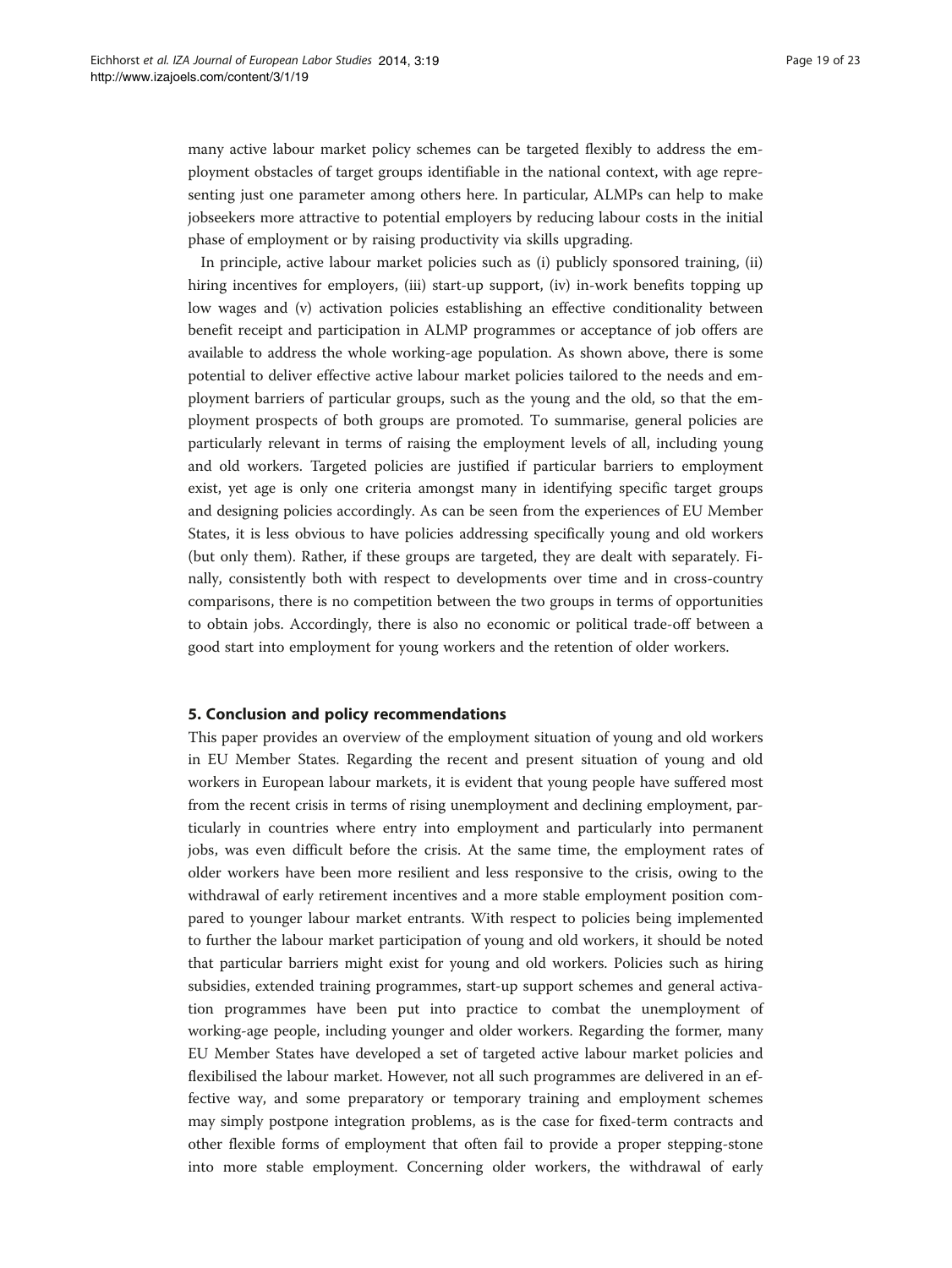retirement programmes, less generous unemployment benefits and changes in public pension schemes have contributed the most to prolonging the working life. Moreover, training over the life cycle and other active labour market policies can also have a positive impact in this regard. Higher employment rates of older workers often means a longer employment of employed people, whereas re-entry into work may still be difficult for the older unemployed. It is most notable that incentives to retire early or move into long-term unemployment benefit have been cut, with EU Member States having generally not opted to further expand early retirement in the current situation, unlike in early economic crises.

Comparing the two groups, more significant problems are found regarding youth unemployment and their entry into the labour market in countries where the labour market is deeply segmented, where effective vocational education and training systems are lacking and the economy is in a particularly difficult situation due to the crisis. The evidence shown here also highlights that structural, general policies are most relevant in promoting the employment of both younger and older workers, and are more prominent than targeted policies addressing either group. In fact, while targeted policies focus on either group, policies aiming to establish employment 'bridges' between young and older workers have not been of major importance, and where implemented, have proven to be rather ineffective. Most importantly, it can be clearly noted that the early retirement of older workers is neither beneficial nor necessary to promote young people's entry into the labour market. Indeed, a labour market arrangement that is sufficiently flexible and adaptable through well-designed vocational education and training, as well as continuous training policies, activation and active labour market policies, wage setting and labour market regulation and tax and benefit systems by setting the right incentives is the most conducive approach to achieving a high level of employment. There is also strong evidence that there is no fixed amount of labour that has to be distributed among different age groups; moreover, despite a widespread belief in a 'lump of labour', this does not hold empirically.

Apart from particular circumstances that may arise in certain (stagnant) firms or sectors with no labour mobility, there is no competition for jobs between young and old workers, given that there is only limited substitutability of the two age groups, owing to differences in sectors, occupations, experiences and skills. There is no need for concern regarding negative side effects of the better employment retention of older workers. Rather, this is generally beneficial for overall labour market performance in easing the burden of ageing on the welfare state in order for young people to also benefit from the higher employment of older workers.

#### Endnotes

<sup>1</sup>Austria, Belgium, Cyprus, Czech Republic, Denmark, Estonia, Finland, France, Germany, Greece, Hungary, Ireland, Italy, Lithuania, Luxembourg, Latvia, Poland, Portugal, Romania, Slovakia, Slovenia, Spain, Sweden, and the UK.

<sup>2</sup>Israel and Norway.

<sup>3</sup>European Parliament resolution on the Youth Opportunities Initiative (2012/2617 (RSP)), 24.5.2012.

4 Lithuania, Hungary, Poland, Slovenia, Slovakia.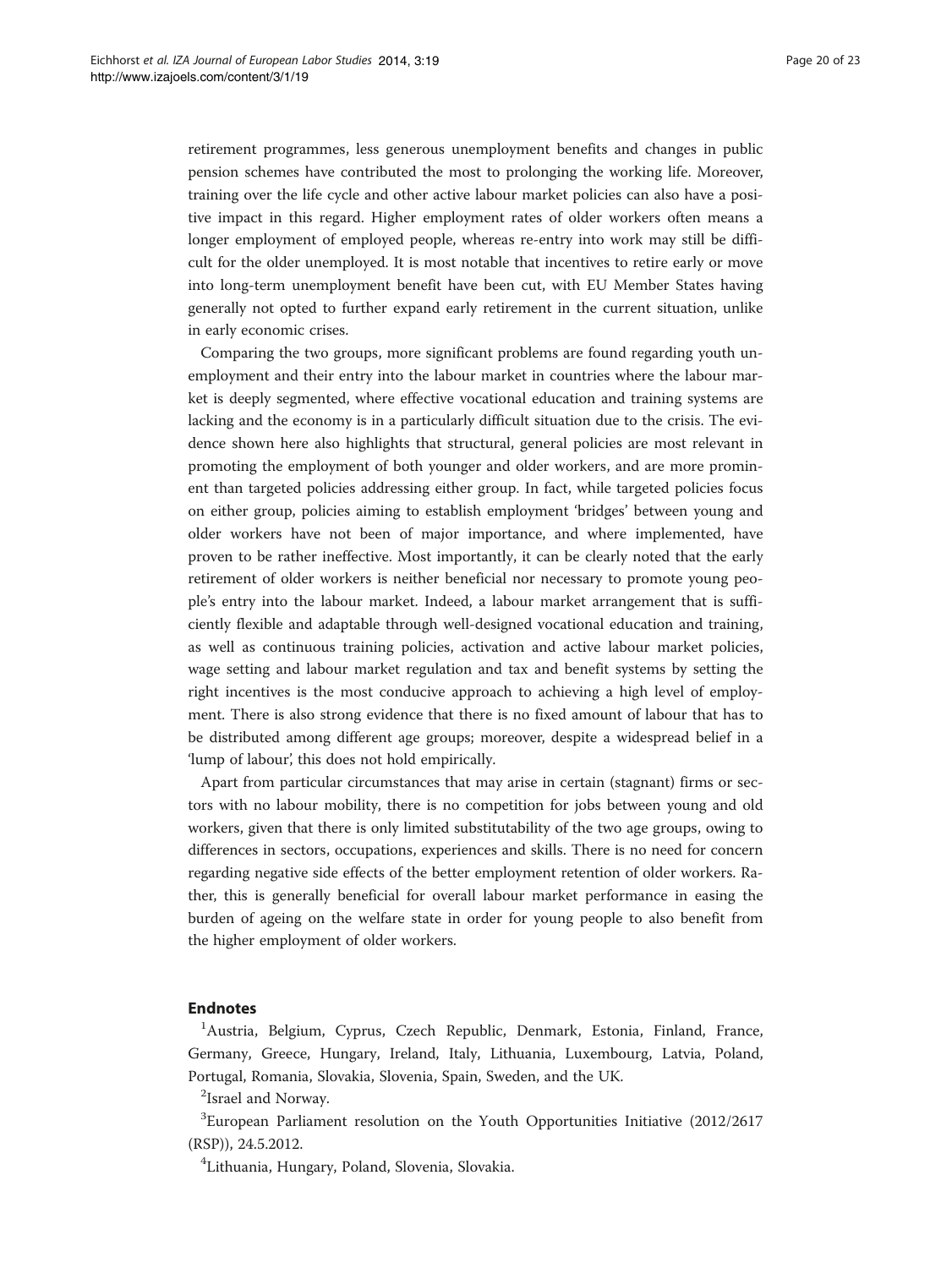<span id="page-20-0"></span>5 Denmark, Germany, Estonia, Ireland, Spain, Cyprus, Latvia, Netherlands, Portugal,

Romania, Sweden, UK.

6 E.g., Auten et al. 2008; Saez et al. [2012.](#page-21-0)

#### Competing interests

The IZA Journal of European Labor Studies is committed to the IZA Guiding Principles of Research Integrity. The authors declare that they have observed these principles.

#### Acknowledgement

This paper is based on a joint report presented to the European Parliament in 2013 (Eichhorst et al. 2013, available online as IZA Research Report 53). Responsible editor: Martin Kahanec

#### Author details

<sup>1</sup>IZA, Bonn, Germany. <sup>2</sup>Bocconi University, Milano, Italy. <sup>3</sup>IDEA Consult, Brussels, Belgium. <sup>4</sup>WIFO, Vienna, Austria

Received: 17 December 2013 Accepted: 24 June 2014 Published: 06 Oct 2014

#### References

Alpert A, Powell D (2012) Tax Elasticity of Labor Earnings for Older Individuals. Michigan Retirement Research Center Research Paper No WP 2012–272. doi:10.2139/ssrn.2188401

Arbeiterkammer (2009) Berufsausbildungsgesetz (BAG). AKTUELL, Das Info-Service der AK 8, Wien

Aubert P (2003) Productivity, Wage and Demand for Elder Workers: An Examination of French Matched Employer-Employee Data, Technical Report. INSEE, Paris

Aubert P, Caroli E, Roger M (2006) New technologies, organisation and age: firm-level evidence. Econ J 116:F73–F93. doi:10.1111/j.1468-0297.2006.01065.x

Auten G, Carroll R, Gee G (2008) The 2001 and 2003 tax rebate reductions: An overview and estimate of the taxable income response. Natl Tax J 61:345–364

Autor DH, Duggan MG (2003) The rise in disability recipiency and the decline in unemployment. Q J Econ 118:157–205. doi:10.1162/00335530360535171

Avolio BJ, Waldman DA, McDaniel MA (1990) Age and work performance in nonmanagerial jobs: The effects of experience and occupational type. Acad Manage J 33:407–422. doi:10.2307/256331

Balakrishnan R, Berger H (2009) Regional Economic Outlook: Comparing Recessions in Germany, Spain, and United Kingdom, IMF Survey Magazine.<http://www.imf.org/external/pubs/ft/survey/so/2009/num111809a.htm>. Accessed 27 November 2013

Barth MC, McNaught W, Rizzi P (1993) Corporations and the Aging Workforce. In: Mirvis PH (ed) Building the Competitive Work-Force: Investing in Human Capital for Corporate Success. Wiley, New York, pp 156–200

Bassanini A, Duval R (2006) Employment Patterns in OECD Countries: Reassessing the Role of Policies and Institutions. OECD Social, Employment and Migration Working Paper No 35. OECD, Paris

Behaghel L, Crépon B, Sédillot B (2004) Contribution Delalande et transitions sur le marché du travail. Économie et Statistique 372:61–88. doi:10.3406/estat.2004.7267

Bentolila S, Dolado JJ, Jimeno JF (2012) Reforming an insider-outsider labor market: the Spanish experience. IZA J Labor Stud 1:1–29. doi:10.1186/2193-9012-1-4

Biavaschi C, Eichhorst W, Giulietti C, Kendzia MJ, Muravyev A, Pieters J, Rodriguez-Planas N, Schmidl R, Zimmermann KF (2012) Youth Unemployment and Vocational Training. IZA Discussion Paper No 6890. IZA, Bonn

Boeri T (2011) Institutional Reforms and Dualism in European Labor Markets. In: Card D, Ashenfelter O (eds) Handbook of Labor Economics: Part B, 4th edn. Elsevier, Amsterdam, pp 1173–1236

Boldrin M, Dolado JJ, Jimeno JF, Peracchi F (1999) The future of pensions in Europe. Econ Policy 14(29):287–320

Boone J, van Ours JC (2004) Effective Active Labor Market Policies. IZA Discussion Paper No 1335. IZA, Bonn

Chan S, Stevens AH (1999) Employment and retirement following a late-career job loss. Am Econ Rev 89:211–216. doi:10.1257/aer.89.2.211

Chan S, Stevens AH (2001) Job loss and employment patterns of older workers. J Labor Econ 19:484–521. doi:10.1086/319568 Commission E (2013) Youth employment: Commission welcomes Council agreement on youth guarantee. [http://](http://europa.eu/rapid/press-release_MEMO-13-152_en.htm) [europa.eu/rapid/press-release\\_MEMO-13-152\\_en.htm.](http://europa.eu/rapid/press-release_MEMO-13-152_en.htm) Accessed on 27 November 2013

Council of the European Union (2013) Proposal for a council recommendation on establishing a youth guarantee No 6463/13. Brussels, 22 February 2013

Crepon B, Deniau N, Perez-Duarte S (2003) Wages, productivity and worker characteristics: A French perspective. INSEE Daniel K, Heywood JS (2007) The determinants of hiring older workers. Labour Econ 14:35–51. doi:10.1016/j. labeco.2005.05.009

De Grip A, van Loo J (2002) The Economics of Skills Obsolescence: a Review. In: de Grip A, van Loo J, Mayhew K (eds) The Economics of Skills Obsolescence: Theoretical Innovations and Empirical Applications (Research in labor economics), vol 21. Elsevier, London, pp 1–26

De Jong P, Lindeboom M, van der Klaauw B (2011) Screening disability insurance applications. J Eur Econ Assoc 9:106–129. doi:10.1111/j.1542-4774.2010.01002.x

Dostie B (2011) Wages, productivity and aging. De Economist 159:139–158. doi:10.1007/s10645-011-9166-5

Dygalo NN, Abowd JM (2005) Estimating experience-productivity profiles from earnings over employment spells, Working Paper. University of Western Ontario, London CN

Eichhorst W, Hinte H, Rinne U (2013) Youth Unemployment in Europe: What to do about it? IZA Policy Paper No 65. IZA, Bonn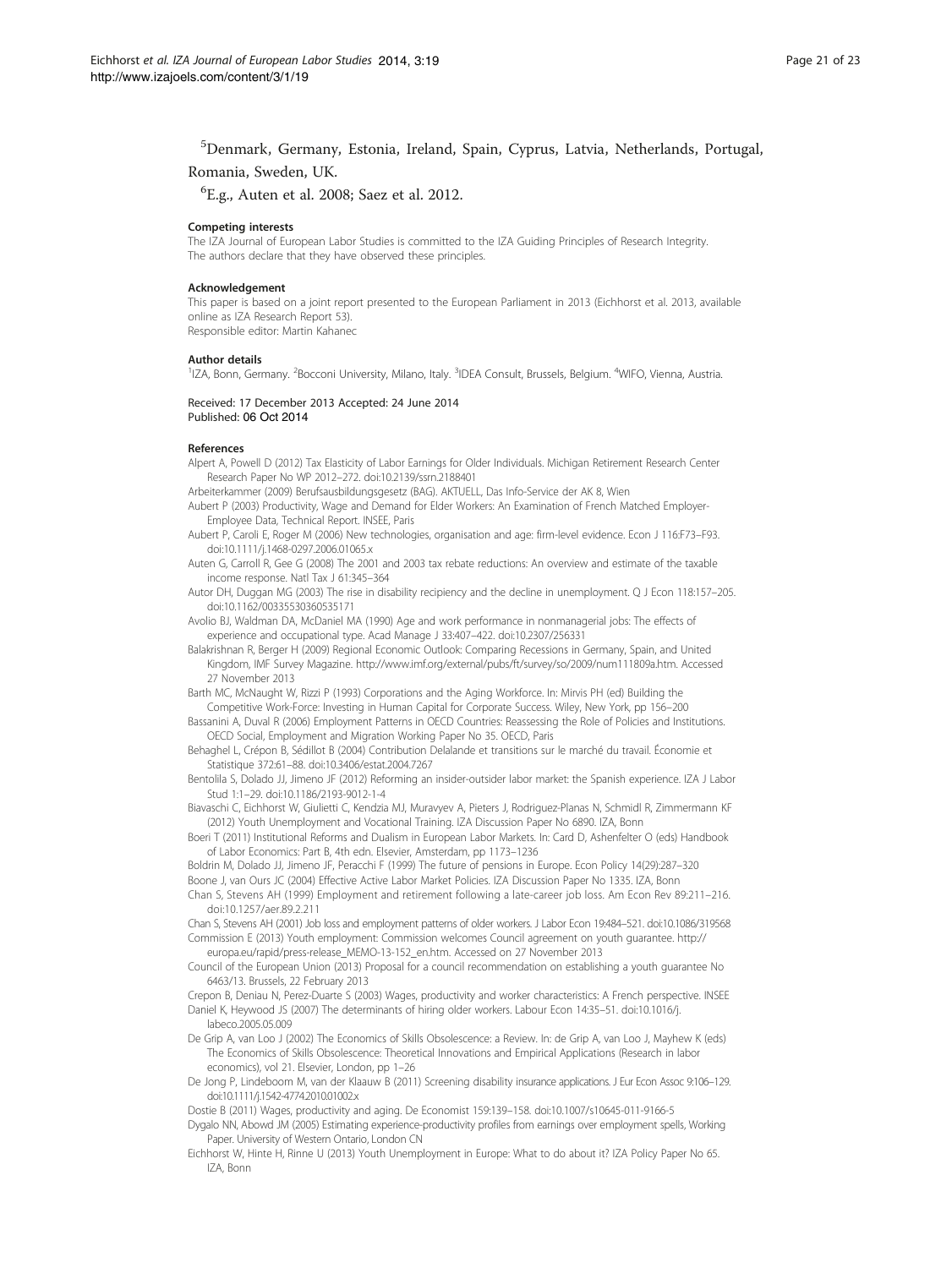<span id="page-21-0"></span>Eurofound (2012) Employment Trends and Policies for Older Workers in the Recession. Publications Office of the European Union, Luxembourg, [http://www.ilo.org/public/libdoc/igo/2012/470631.pdf.](http://www.ilo.org/public/libdoc/igo/2012/470631.pdf) Accessed 27 November 2013

- European Commission (2008) The 2009 ageing report: underlying assumptions and projection methodologies. Eur Econ 7. doi:10.2765/51050
- European Commission (2010) A New Impetus for European Cooperation in Vocational Education and Training to Support the Europe 2020 Strategy. Communication from the Commission to the European Parliament, the Council, the European Economic and Social Committee and the Committee of the Regions, Brussels, 9.6.2010, COM(2010) 296 final
- European Commission (2011a) Youth employment measures 2010. European Employment Observatory Review. doi:10.2767/21405
- European Commission (2011b) Youth on the move: A Europe 2020 initiative. [http://ec.europa.eu/youthonthemove/](http://ec.europa.eu/youthonthemove/about/policy-actions/index_en.htm) [about/policy-actions/index\\_en.htm](http://ec.europa.eu/youthonthemove/about/policy-actions/index_en.htm). Accessed 27 November 2013
- European Commission (2012a) Preparatory Action "Youth Guarantee": Supporting Partnerships for Activation Measures Targeting Young People through Projects in the Context of Youth Guarantee Schemes at National, Regional or Local Level. Call for proposals No VP/2012/012, Employment, Social Affairs & Inclusion, Brussels, August 2012
- European Commission (2012b) The 2012 ageing report: Economic and budgetary projections for the 27 EU member states (2010–2060). Eur Econ 2. doi:10.2765/19991

Federal Ministry of Labour and Social Affairs (2010) Training Pact: National Pact to Promote Training and Young Skilled Workers in Germany. [http://www.bmas.de/EN/Our-Topics/Initial-and-Continuing-Training/training-pact.html.](http://www.bmas.de/EN/Our-Topics/Initial-and-Continuing-Training/training-pact.html) Accessed 27 November 2013

- Fornero E (2012) Jobs for Europe. The Employment Policy Conference on 6–7 September 2012. European Commission, Brussels
- Graf N, Hofer H, Winter-Ebmer R (2011) Labor supply effects of a subsidized old-age part-time scheme in Austria. J Labour Market Res 44:217–229. doi:10.1007/s12651-011-0072-8

Gruber J, Kubik JD (1997) Disability insurance rejection rates and the labour supply of older workers. J Public Econ 64:1–23. doi:10.1016/S0047-2727(96)01590-3

Gruber J, Wise DA (2010) Social security programs and retirement around the world: The relationship to youth employment. The University of Chicago Press, Chicago IL and London

Hakola T, Määttänen N (2007) The effect of the pension reform on retirement age and income distribution – estimates from a dynamic programming model. Finnish Centre for Pensions, Helsinki

- Hakola T, Uusitalo R (2005) Not so voluntary retirement decisions? Evidence from a pension reform. J Public Econ 89:2121–2136. doi:10.1016/j.jpubeco.2004.12.001
- Hellerstein JK, Neumark D, Troske KR (1999) Wages, productivity and worker characteristics: Evidence from plant-level production function and wage equations. J Public Econ 17:409–446. doi:10.1086/209926

Hijzen A, Venn D (2011) The Role of Short-time Work Schemes during the 2008–09 Recession, OECD Social, Employment and Migration Working Paper No 115. doi:10.1787/5kgkd0bbwvxp-en

Hohbein A, Wieland C (2011) Ausbildungsgarantie zur Fachkräftesicherung: Die Initiative "Übergänge mit System" und was Deutschland von Österreich lernen kann. Berufsbildung 131:40–41

Ilmakunnas P, Maliranta M (2005) Technology, labor characteristics and wage-productivity gags. Oxf Bull Econ Stat 67:623–645 ILO (2010) Global Employment Trends for Youth: Special Issue on the Impact of the Global Economic Crisis on Youth. International Labour Office, Geneva

IMF (2012) Italy: Selected Issues. IMF Country Report No 12/168. IMF, Washington D.C

Johansson P, Jönsson L, Laun T (2012) Screening Stringency in the Disability Insurance Program. In: Laun L (ed) Studies on Social Insurance, Income Taxation and Labour Supply. Stockholm University, Stockholm, pp 83–114

Johnson P (1993) Ageing and European Economic Demography. In: Johnson P, Zimmermann KF (eds) Labour Markets in an Ageing Europe. Cambridge University Press, Cambridge

Jousten A, Lefèbvre M, Perelman S, Pestieau P (2010) The Effects of Early Retirement on Youth Unemployment: The Case of Belgium. In: Gruber J, Wise DA (eds) Social Security Programs and Retirement around the World: The Relationship to Youth Employment. University of Chicago Press, Chicago pp 47–76

Karlström A, Palme M, Svensson I (2008) The employment effect of stricter rules for eligibility for DI: Evidence form a natural experiment in Sweden. J Public Econ 92:2071–2082. doi: 10.1016/j.jpubeco.2008.04.014

Kluve J (2006) The Effectiveness of European Active Labor Market Policy. IZA Discussion Paper No 2018. IZA, Bonn Koenig P, van Vuuren DJ (2010) Disability insurance and unemployment insurance as substitute pathways. Appl Econ 42:575–588. doi:10.1080/00036840701704436

Lexology (2012) The Reform of Italian Employment Law (92/2012): A Practical Overview. [http://www.lexology.com/](http://www.lexology.com/library/detail.aspx?g=9ab9c7b6-ba7b-4b3e-8a75-cae72bdad0aa) [library/detail.aspx?g=9ab9c7b6-ba7b-4b3e-8a75-cae72bdad0aa.](http://www.lexology.com/library/detail.aspx?g=9ab9c7b6-ba7b-4b3e-8a75-cae72bdad0aa) Accessed 27 November 2013

Messe P-J, Bia M, Leombruni R (2010) Young-in Old-out: A New Evaluation. TEPP Working Paper N., 2010–14. working paper, reprint submitted to Labour Economics

Murphy KM, Welch F (1992) The structure of wages. Q J Econ 107(1):285–326

OECD (2013) Employment Outlook. OECD, Paris

- Portugal P, Novo AA, Martins PS (2009) Increasing the Legal Retirement Age: The Impact on Wages. Worker Flows and Firm Performance, IZA DP No, 4187
- Remery C, Henkens K, Schippers J, Ekamper P (2003) Managing an aging workforce and a tight labor market: Views held by Dutch employers. Popul Res Policy Rev 22:21–44. doi:10.1023/A:1023543307473
- Rosen S (1975) Measuring the Obsolescence of Knowledge. In: Juster FT (ed) Education, Income and Human Behaviour. Carnegie Foundation and Columbia University Press, New York, pp 199–232
- Saez E, Slemrod J, Giertz S (2012) The elasticity of taxable income with respect to marginal tax rates: A critical review. J Econ Lit 50:3–50. doi:10.1257/jel.50.1.3
- Salem MB, Blanchet D, Bozio A, Roger M (2010) Labor Force Participation by the Elderly and Employment of the Young. The Case of France. In: Gruber J, Wise DA (eds) Social Security Programs and Retirement around the World: The Relationship to Youth Employment. University of Chicago Press, Chicago pp 119–146